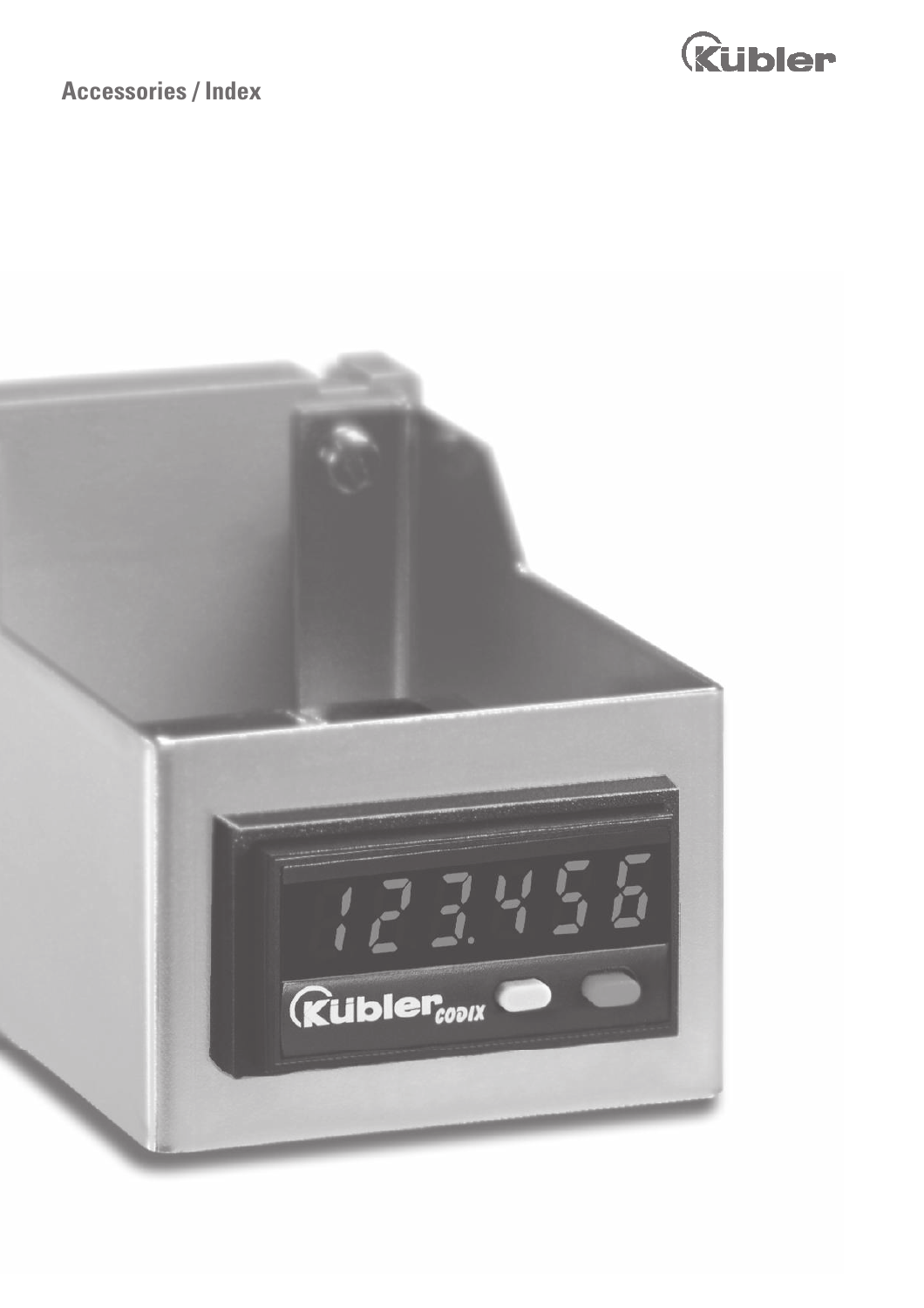## **Accessories / Index**



| <b>Accessories</b>           |                       | Page |
|------------------------------|-----------------------|------|
| <b>Overviews</b>             | Adapter front bezel   | 302  |
|                              | Sealing cover         | 303  |
|                              | Transparent cover     | 304  |
|                              | Socket boxes          | 305  |
|                              | Front bezel           | 305  |
|                              | <b>Mounting frame</b> | 306  |
|                              | DIN rail mount        | 306  |
|                              | Enclosure blind       | 307  |
|                              | Other accessories     | 307  |
| <b>Details</b>               | Adapter front bezel   | 308  |
|                              | Sealing cover         | 311  |
|                              | Transparent cover     | 312  |
|                              | Socket boxes          | 315  |
|                              | Front bezel           | 317  |
|                              | <b>Mounting frame</b> | 318  |
|                              | DIN rail mount        | 319  |
|                              | Enclosure blind       | 320  |
|                              | Other accessories     | 321  |
| <b>Gaskets</b>               |                       | 323  |
| Index                        |                       | Page |
| <b>List of order numbers</b> |                       | 324  |
| <b>Addresses</b>             |                       | 328  |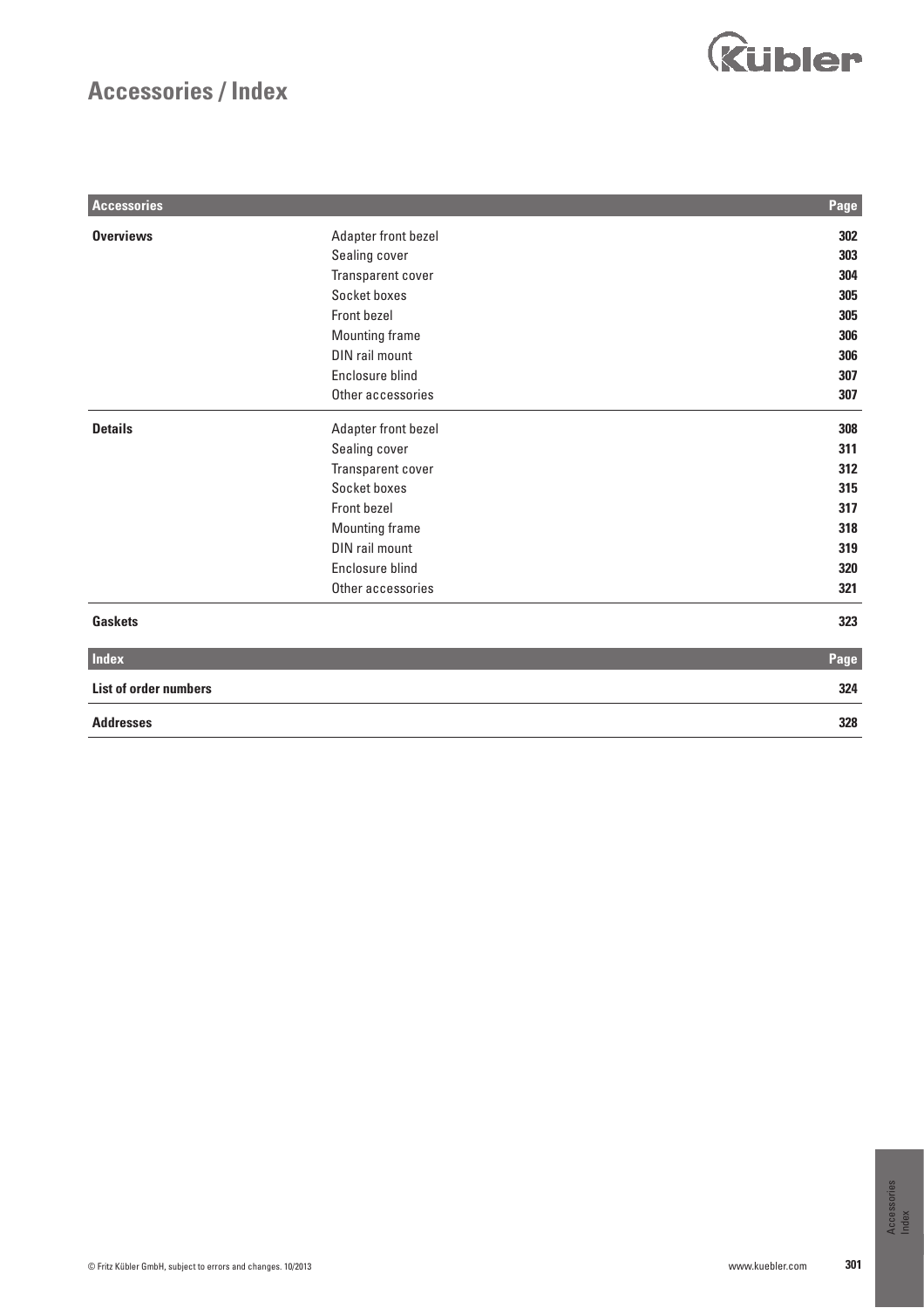

## **Overview**

| <b>Adapter front bezel</b> |                                                                       |                                                                            |                                        |                                           | counter 48 x 24 mm            | $[1.89 \times 0.94'']$ |              |              |              | counter 48 x 48 mm counter 96 x 48 mm<br>$[1.89 \times 1.89'']$ |              |              |              |                   |                                                             | $[3.78 \times 1.89'']$     |           |           |           |  |
|----------------------------|-----------------------------------------------------------------------|----------------------------------------------------------------------------|----------------------------------------|-------------------------------------------|-------------------------------|------------------------|--------------|--------------|--------------|-----------------------------------------------------------------|--------------|--------------|--------------|-------------------|-------------------------------------------------------------|----------------------------|-----------|-----------|-----------|--|
| Figure                     | Size                                                                  | for<br>cut-out                                                             | to<br>cut-out                          | Order-No.:                                |                               | Details<br>s. page     | Codix 13x    | Codix 14x    | Codix 52x    | Codix 53x                                                       | W 1x.5       | H 37, H 37.5 | Codix 71x    | 92x<br>Codix 90x, | $\frac{1}{2}$                                               | <b>HC77, HW66</b><br>H 57, | Codix 54x | Codix 56x | Codix 57x |  |
|                            | 53 x 28 mm<br>$[2.09 \times 1.10'']$                                  | $50 \times 25$ mm<br>$[1.97 \times 0.98'']$                                | 45 x 22.2 mm<br>$[1.77 \times 0.94'']$ | grey<br>black<br>anthracite               | T008164<br>T008165<br>T008180 | 306                    | $\pmb{\chi}$ | $\pmb{\chi}$ | $\pmb{\chi}$ | $\pmb{\chi}$                                                    | $\pmb{\chi}$ | $\mathbf x$  |              |                   |                                                             |                            |           |           |           |  |
| о                          | 56 x 40 mm<br>$[2.20 \times 1.57'']$                                  | 50 x 25 mm<br>$[1.97 \times 0.98'']$                                       | 45 x 22.2 mm<br>$[1.77 \times 0.94'']$ | black<br>anthracite                       | T008161<br>T008181            | 306                    | $\pmb{\chi}$ | $\pmb{\chi}$ | X            | X                                                               | $\pmb{\chi}$ | $\pmb{\chi}$ |              |                   |                                                             |                            |           |           |           |  |
|                            | 72 x 36 mm<br>$[2.83 \times 1.42'']$                                  | 68 x 33 mm<br>$[2.68 \times 1.30'']$                                       | 45 x 22.2 mm<br>$[1.77 \times 0.94'']$ | black and<br>silver<br>anodised<br>as set | 162704 Set                    | 306                    | $\pmb{\chi}$ | $\pmb{\chi}$ | $\pmb{\chi}$ | $\pmb{\chi}$                                                    | $\pmb{\chi}$ | $\pmb{\chi}$ |              |                   |                                                             |                            |           |           |           |  |
| o<br>o                     | 60 x 50 mm<br>$[2.36 \times 1.97'']$                                  | 54 x 29 mm<br>$[2.13 \times 1.14'']$                                       | 45 x 22.2 mm<br>$[1.77 \times 0.94'']$ | black                                     | N003001                       | 307                    | $\pmb{\chi}$ | $\pmb{\chi}$ | $\pmb{\chi}$ | $\pmb{\chi}$                                                    | $\pmb{\chi}$ | $\pmb{\chi}$ |              |                   |                                                             |                            |           |           |           |  |
|                            | 48 x 48 mm<br>$[1.89 \times 1.89'']$                                  | 45 x 45 mm<br>$[1.77 \times 1.77'']$                                       | 45 x 22.2 mm<br>$[1.77 \times 0.94'']$ | black                                     | T008883                       | 307                    | $\pmb{\chi}$ | X            | $\mathbf{x}$ | $\boldsymbol{x}$                                                | $\pmb{\chi}$ | $\pmb{\chi}$ |              |                   |                                                             |                            |           |           |           |  |
|                            | 55 x 55 mm<br>$[2.16 \times 2.16'']$                                  | $50 \times 50$ mm<br>$[1.97 \times 1.97'']$<br>or<br>ø 50.5 mm<br>[1.99''] | 45 x 45 mm<br>$[1.77 \times 1.77'']$   | grey<br>black                             | T008170<br>T008171            | 307                    |              |              |              |                                                                 |              |              | $\pmb{\chi}$ |                   |                                                             | $\mathbf x$                |           |           |           |  |
|                            | 55 x 55 mm $50 \times 50$ mm<br>$[2.16 \times 2.16'']$ [1.97 x 1.97"] |                                                                            | 45 x 45 mm<br>$[1.77 \times 1.77'']$   | black                                     | T008853                       | 307                    |              |              |              |                                                                 |              |              | $\mathsf{x}$ | $\mathsf{x}$      | $\mathsf{x}$                                                | $\pmb{\mathsf{X}}$         |           |           |           |  |
| О                          | 60 x 75 mm<br>$[2.36 \times 2.95'']$ $[1.97 \times 1.97'']$           | 50 x 50 mm                                                                 | 45 x 45 mm<br>$[1.77 \times 1.77'']$   | black                                     | T008860                       | 308                    |              |              |              |                                                                 |              |              | $\mathbf{x}$ | $\boldsymbol{x}$  | $\mathsf{X}$                                                | $\mathbf{x}$               |           |           |           |  |
|                            | 72 x 72 mm<br>$[2.83 \times 2.83'']$                                  | 68 x 68 mm<br>$[2.68 \times 2.68'']$                                       | 45 x 45 mm<br>$[1.77 \times 1.77'']$   | grey<br>black<br>mating clip              | T008176<br>T008177<br>T009420 | 308                    |              |              |              |                                                                 |              |              | $\mathbf{x}$ | $\pmb{\chi}$      | $\mathbf{x}$                                                | $\mathbf{x}$               |           |           |           |  |
|                            | ø 72 mm<br>[2.83"]                                                    | ø 60 mm<br>[2.36"]                                                         | 45 x 45 mm<br>$[1.77 \times 1.77'']$   | black                                     | N510226                       | 308                    |              |              |              |                                                                 |              |              | $\mathsf{X}$ | $\mathbf{x}$      | $\mathsf{x}$                                                | $\mathbf{x}$               |           |           |           |  |
| 302<br>www.kuebler.com     |                                                                       |                                                                            |                                        |                                           |                               |                        |              |              |              |                                                                 |              |              |              |                   | © Fritz Kübler GmbH, subject to errors and changes. 10/2013 |                            |           |           |           |  |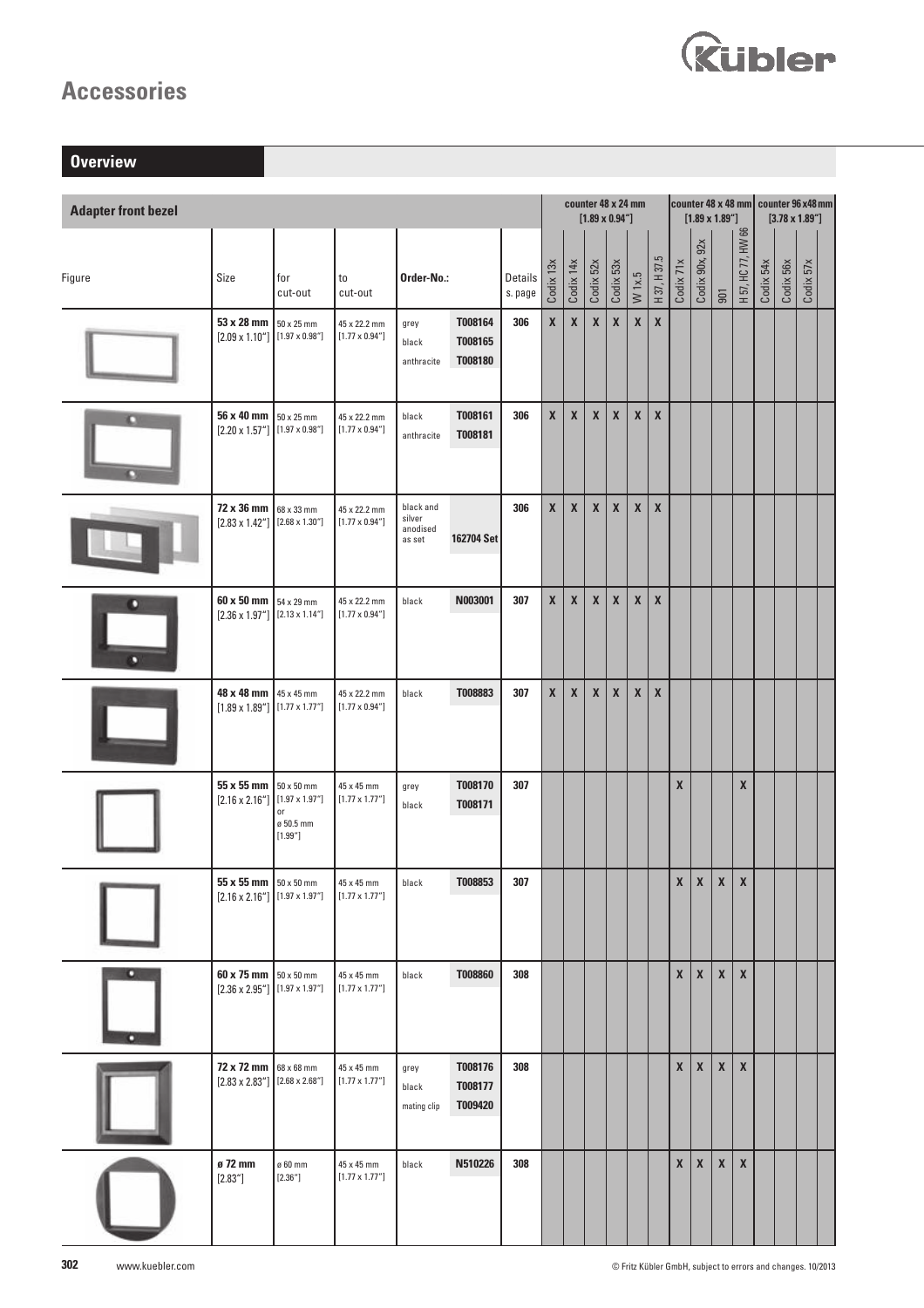

| <b>Overview</b>      |                 |                                                      |                                               |                    |                           |                  |                  |                                   |                  |              |              |                   |                                                   |              |              |              |                |                                                                        |
|----------------------|-----------------|------------------------------------------------------|-----------------------------------------------|--------------------|---------------------------|------------------|------------------|-----------------------------------|------------------|--------------|--------------|-------------------|---------------------------------------------------|--------------|--------------|--------------|----------------|------------------------------------------------------------------------|
| <b>Sealing cover</b> |                 |                                                      |                                               |                    |                           |                  |                  | for electromechanical<br>counters |                  |              |              |                   | $[1.89 \times 0.94^{\prime\prime}]$ <sup>1)</sup> |              |              |              |                | I counter 48 x 24 mm Icounter 48 x 48 mm<br>$[1.89 \times 1.89'']^{2}$ |
| Figure               | Type            | Description                                          | Order-No.:                                    |                    | <b>Details</b><br>s. page | <b>B</b> 1x.3x   | HB 2x.3x         | BVa 15.3x                         | HVa 15.3x        | MVs 16.3x    | MVs 13.1x    | 14x<br>Codix 13x, | 53x<br>Codix 52x,                                 | $W$ 1x.5     | H 37, H 37.5 | Codix 71x    | Codix 90x, 92x | 901                                                                    |
|                      | <b>K1</b>       | for front bezel 60 x 50 mm<br>$[2.36 \times 1.97'']$ | transparent/<br>grey<br>transparent/<br>black | G008300<br>G008301 | 309                       | $\boldsymbol{x}$ | $\boldsymbol{x}$ |                                   |                  |              |              | $\mathbf{x}$      | $\mathbf{x}$                                      | $\mathbf{x}$ | $\mathbf{x}$ |              |                |                                                                        |
| e.                   | <b>K2</b>       | for front bezel 75 x 60 mm<br>[2.95x 2.36"]          | transparent/<br>grey<br>transparent/<br>black | G008302<br>G008303 | 309                       |                  |                  | $\mathbf{x}$                      | $\boldsymbol{x}$ | $\mathbf{x}$ |              |                   |                                                   |              |              | $\mathbf{x}$ | $\mathbf{x}$   | $\mathbf{x}$                                                           |
|                      | KV <sub>3</sub> | for front bezel 39 x 68 mm<br>$[1.54 \times 2.68'']$ | transparent/<br>grey<br>transparent/<br>black | G008310<br>G008311 | 309                       |                  |                  |                                   |                  |              | $\mathbf{x}$ |                   |                                                   |              |              |              |                |                                                                        |

1) via adapter front bezel N003001 2) via adapter front bezel T008860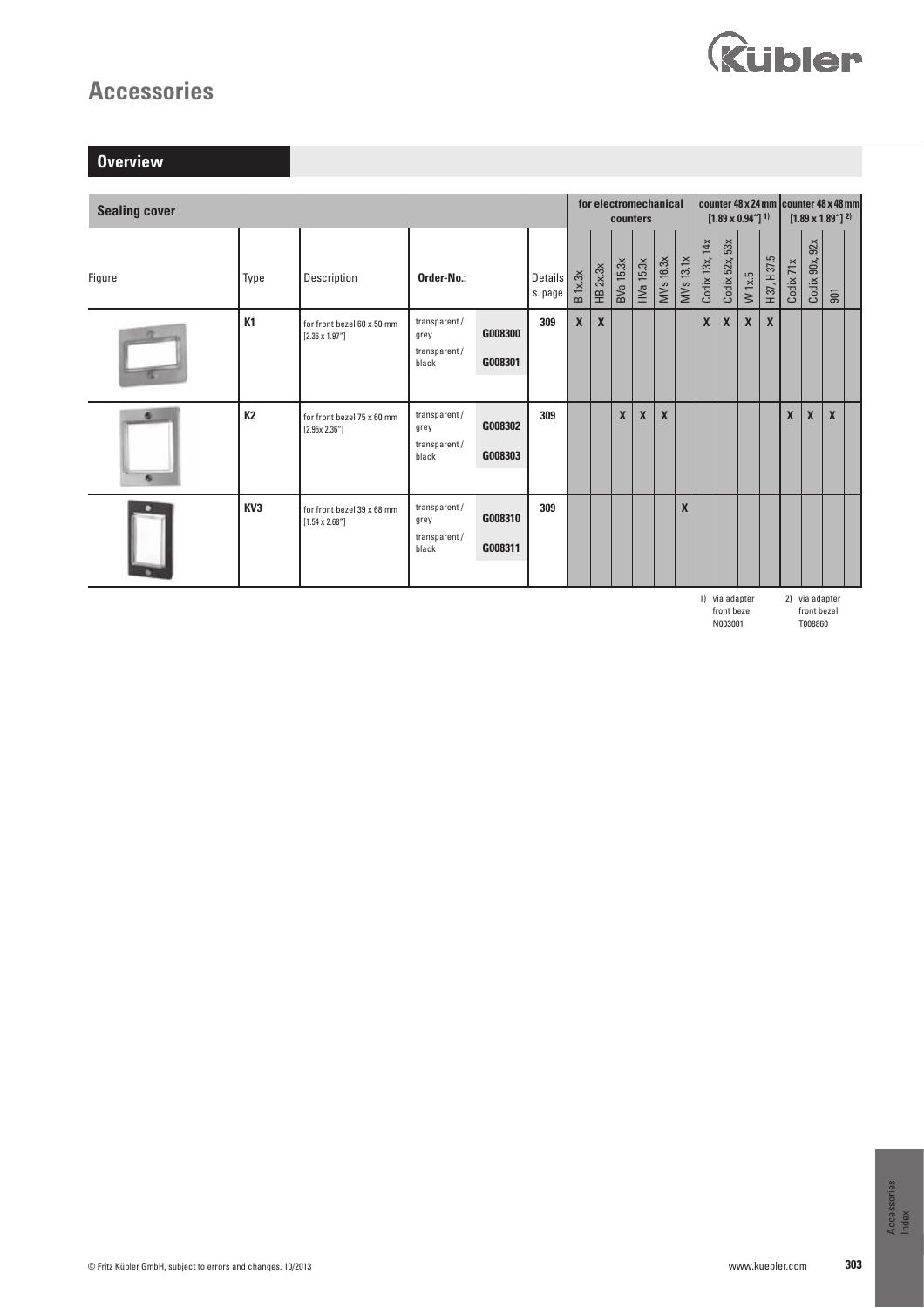

| <b>Transparent cover</b> |                                  |                                                                              |                       |         |                    |                    |                     | for electromechanical           | counters                           |                   |                          |                |                    | $[1.89 \times 0.94^{\prime\prime}]$ <sup>1)</sup> |              |                    |                    | counter 48 x 24 mm counter 48 x 48 mm<br>$[1.89 \times 1.89'']$ |                    |
|--------------------------|----------------------------------|------------------------------------------------------------------------------|-----------------------|---------|--------------------|--------------------|---------------------|---------------------------------|------------------------------------|-------------------|--------------------------|----------------|--------------------|---------------------------------------------------|--------------|--------------------|--------------------|-----------------------------------------------------------------|--------------------|
| Figure                   | Type                             | Description                                                                  | Order-No.:            |         | Details<br>s. page | Dv B 1x, Dv HB 2x  | Dvs B 1x, Dvs HB 2x | Dv BVa 15, Dv HVa 15, Dv MVs 16 | Dvs BVa 15, Dvs HVa 15, Dvs MVs 16 | B 1x.3x, HB 2x.3x | <b>B</b> 1x.0x, HB 2x.0x | Codix 13x, 14x | Codix 52x, 53x     | W1x.5                                             | H37, H37.5   | Codix 71x          | Codix 90x, 92x     | $\overline{5}$                                                  | H 57, HC 77, HW 66 |
| 11111                    | 1 Dv<br>(replace-<br>ment part)  | lockable cover, IP65<br>for size F1                                          | transparent           | G008121 | 310                | $\pmb{\mathsf{X}}$ |                     |                                 |                                    |                   |                          |                |                    |                                                   |              |                    |                    |                                                                 |                    |
| 33331                    | 1 Dvs<br>(replace-<br>ment part) | key lockable cover, IP65<br>for size F1                                      | transparent           | G008131 | 310                |                    | $\pmb{\chi}$        |                                 |                                    |                   |                          |                |                    |                                                   |              |                    |                    |                                                                 |                    |
|                          | 2 Dv<br>(replace-<br>ment part)  | lockable cover, IP65<br>for size F2                                          | transparent           | G008141 | 310                |                    |                     | $\pmb{\chi}$                    |                                    |                   |                          |                |                    |                                                   |              |                    |                    |                                                                 |                    |
| <b>Black</b>             | 2 Dvs<br>(replace-<br>ment part) | key lockable cover, IP65<br>for size F2                                      | transparent           | G008151 | 311                |                    |                     |                                 | $\pmb{\chi}$                       |                   |                          |                |                    |                                                   |              |                    |                    |                                                                 |                    |
| $\sim$                   | 2 Dv<br>(mounted<br>on bezel)    | lockable cover, IP65<br>for cut-out 50 x 50 mm<br>$[1.97 \times 1.97'']$     | transparent/<br>black | G008143 | 311                |                    |                     |                                 |                                    |                   |                          |                |                    |                                                   |              | X                  | $\pmb{\mathsf{X}}$ | $\boldsymbol{\mathsf{X}}$                                       | $\pmb{\chi}$       |
|                          | 2 Dvs<br>(mounted<br>on bezel)   | key lockable cover, IP65<br>for cut-out 50 x 50 mm<br>$[1.97 \times 1.97'']$ | transparent/<br>black | G008153 | 311                |                    |                     |                                 |                                    |                   |                          |                |                    |                                                   |              | $\pmb{\mathsf{X}}$ | $\pmb{\mathsf{X}}$ | $\pmb{\mathsf{X}}$                                              | $\pmb{\chi}$       |
|                          | 1 Dv<br>(mounted<br>on bezel)    | lockable cover, IP65<br>for cut-out 54 x 29 mm<br>$[2.13 \times 1.14'']$     | transparent/<br>black | N003002 | 312                |                    |                     |                                 |                                    |                   | $X   X^{2)}$             | $\pmb{\chi}$   | $\pmb{\mathsf{X}}$ | $\pmb{\mathsf{X}}$                                | $\pmb{\chi}$ |                    |                    |                                                                 |                    |

N003001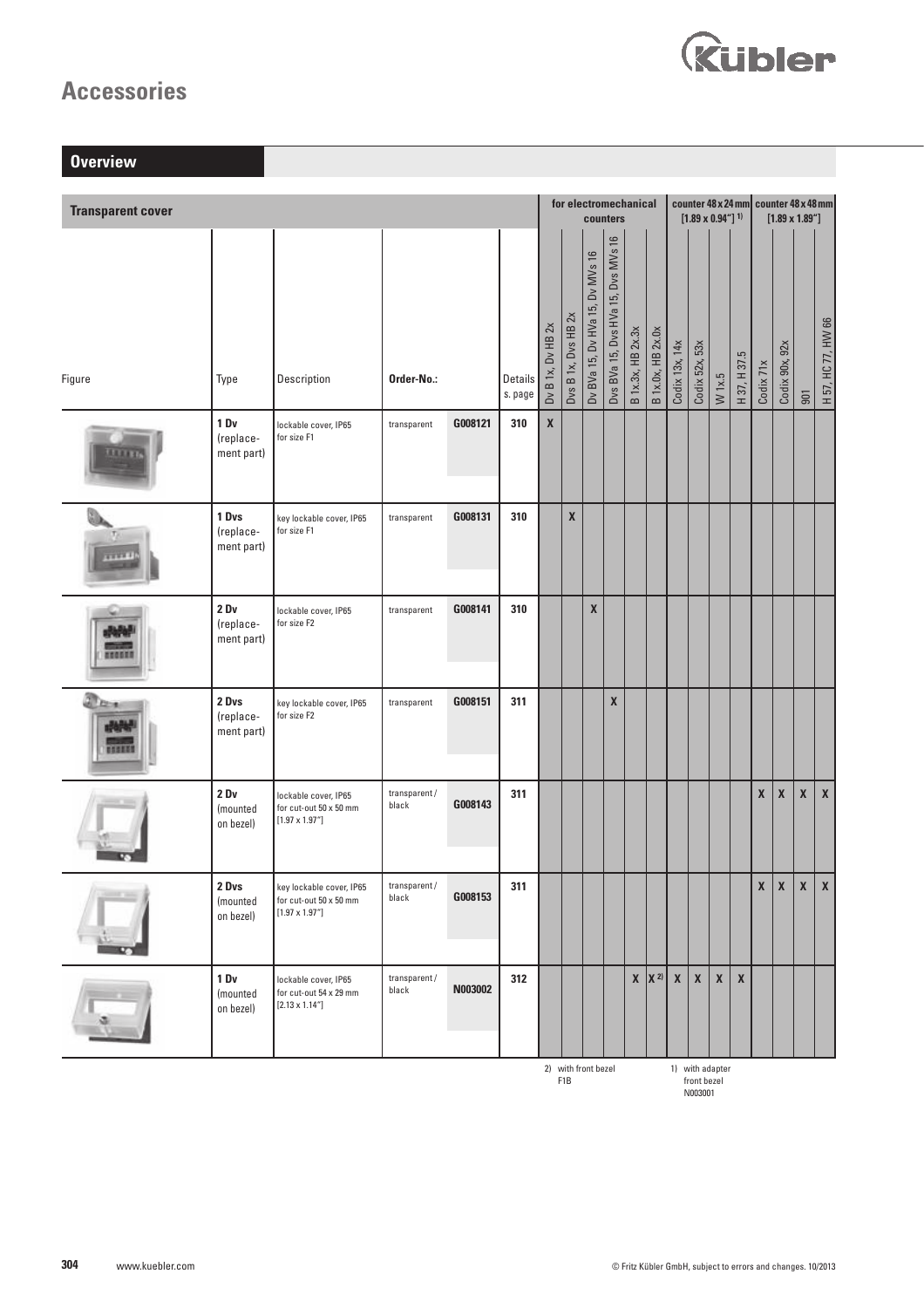

| <b>Overview</b>     |       |                                              |             |         |                    |                   |              |                   |                       |  |
|---------------------|-------|----------------------------------------------|-------------|---------|--------------------|-------------------|--------------|-------------------|-----------------------|--|
| <b>Socket boxes</b> |       |                                              |             |         |                    |                   |              | counters          | for electromechanical |  |
| Figure              | Type  | Description                                  | Order-No.:  |         | Details<br>s. page | B 1x.0x, HB 2x.0x | MVs 16.0     | 15<br>BVa 15, HVa |                       |  |
|                     | 945.2 | for plug-in connection in<br>front bezel F1B | black       | G008434 | 313                | $\mathbf x$       |              |                   |                       |  |
| وصاحبة<br>$-1$      | 926.1 | for plug-in connection in<br>front bezel F2M | transparent | G008433 | 314                |                   | $\mathbf{x}$ |                   |                       |  |
|                     | 946.1 | for plug-in connection in<br>front bezel F2B | black       | G008439 | 314                |                   |              | $\mathsf{X}$      |                       |  |

| <b>Front bezel</b> |                  |                                                  |                |                    |                    |                                                               | counters                                | for electromechanical                            |                                                |
|--------------------|------------------|--------------------------------------------------|----------------|--------------------|--------------------|---------------------------------------------------------------|-----------------------------------------|--------------------------------------------------|------------------------------------------------|
| Figure             | Type             | Description                                      | Order-No.:     |                    | Details<br>s. page | (in socket box type 945.2)<br>HB <sub>2x.0x</sub><br>B 1x.0x, | BVa 15.0x<br>(in socket box type 946.1) | 2 x B or HB counters<br>(in 2x socket box 945.2) | (in socket box type 926.1)<br><b>MVs 16.0x</b> |
| o<br>n             | F <sub>1</sub> B | for cut-out 54 x 49 mm<br>$[2.13 \times 1.93'']$ | beige<br>black | G007501<br>G007502 | 315                | $\boldsymbol{\chi}$                                           |                                         |                                                  |                                                |
| o                  | F <sub>2</sub> B | for cut-out 54 x 54 mm<br>$[2.13 \times 2.13'']$ | beige<br>black | G007503<br>G007504 | 315                |                                                               | X                                       | $\boldsymbol{x}$                                 |                                                |

Accessories Index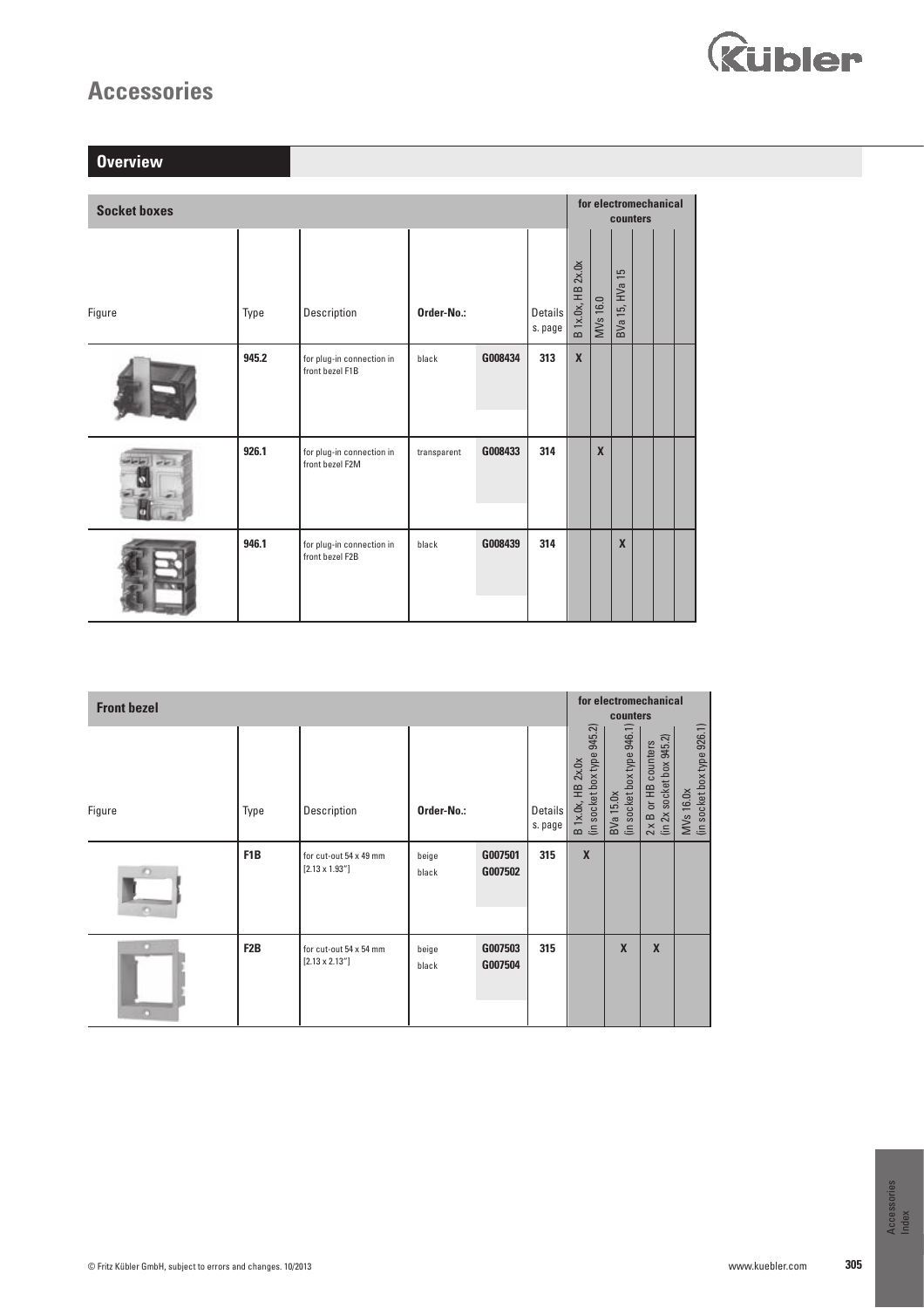

| <b>Overview</b>          |                                                                                                                  |                                                                           |            |         |                    |                      |                  |                   |                  |                                                   |              |                           |              |                   |                        |                    |                   |                                                                                               |  |
|--------------------------|------------------------------------------------------------------------------------------------------------------|---------------------------------------------------------------------------|------------|---------|--------------------|----------------------|------------------|-------------------|------------------|---------------------------------------------------|--------------|---------------------------|--------------|-------------------|------------------------|--------------------|-------------------|-----------------------------------------------------------------------------------------------|--|
| <b>Mounting frame</b>    |                                                                                                                  |                                                                           |            |         |                    |                      | counters         |                   |                  | $[1.89 \times 0.94^{\prime\prime}]$ <sup>1)</sup> |              |                           |              |                   | $[1.89 \times 1.89'']$ |                    |                   | for electrom. Counter 48 x 24 mm counter 48 x 48 mm L c. 96 x 48 mm<br>$[3.78 \times 1.89'']$ |  |
| Figure                   | Cut-out                                                                                                          | Description                                                               | Order-No.: |         | Details<br>s. page | BVa 15.21, HVa 15.21 | MVs 16.2x        | B 1x.2x, HB 2x.2x | Codix 13x, 14x   | 53x<br>Codix 52x,                                 | $W$ 1x.5     | H 37, H 37.5              | Codix 71x    | 92x<br>Codix 90x, | 501                    | H 57, HC 77, HW 66 | 55x<br>Codix 54x, | 57x<br>Codix 56x,                                                                             |  |
| 123456<br><b>CO TELL</b> | 92 x 45 mm<br>$[3.62 \times 1.77"]$                                                                              | For snap-on mounting<br>on 35 mm [1.38"] top-hat<br>DIN rail              | grey       | G300005 | 316                |                      |                  |                   |                  |                                                   |              |                           |              |                   |                        |                    | $\boldsymbol{X}$  | $\mathbf{x}$                                                                                  |  |
| 000                      | $[1.97 \times 1.97'']$<br>(45 x 45 mm)<br>$[1.77 \times 1.77'']$<br>via supplied<br>adapter)                     | 50 x 50 mm   For snap-on mounting<br>on 35 mm [1.38"] top-hat<br>DIN rail | chromated  | G300003 | 316                | $\mathbf{x}$         | $\boldsymbol{x}$ |                   |                  |                                                   |              |                           | $\mathbf{x}$ | $\mathbf{x}$      | $\mathbf{x}$           | $\mathbf{x}$       |                   |                                                                                               |  |
|                          | $50 \times 25$ mm<br>$[1.97 \times 0.98]$<br>(45 x 22.2 mm<br>$[1.77 \times 0.87'']$<br>via separate<br>adapter) | For snap-on mounting<br>on 35 mm [1.38"] top-hat<br>DIN rail              | chromated  | G300004 | 316                |                      |                  | $\boldsymbol{X}$  | $\boldsymbol{x}$ | $\boldsymbol{x}$                                  | $\mathbf{x}$ | $\boldsymbol{\mathsf{x}}$ |              |                   |                        |                    |                   |                                                                                               |  |

1) via adapter T008180

| <b>DIN rail mount</b> |                 |                                                                 |            |         |                    |                         | for electrom.<br>counters |                     |
|-----------------------|-----------------|-----------------------------------------------------------------|------------|---------|--------------------|-------------------------|---------------------------|---------------------|
| Figure                | Type            | Description                                                     | Order-No.: |         | Details<br>s. page | <b>B</b> and HB counter | 2 x B and HB counter      | BVa and HVa counter |
|                       | SR <sub>1</sub> | For snap-on mounting on<br>on 35 mm [1.38"] top-hat<br>DIN rail |            | G300000 | 317                | $\mathbf x$             |                           |                     |
|                       | SR <sub>2</sub> | For snap-on mounting on<br>on 35 mm [1.38"] top-hat<br>DIN rail |            | G300001 | 317                |                         | $\mathbf{x}$              |                     |
|                       | SR <sub>3</sub> | For snap-on mounting on<br>on 35 mm [1.38"] top-hat<br>DIN rail |            | G300002 | 317                |                         |                           | $\mathbf{x}$        |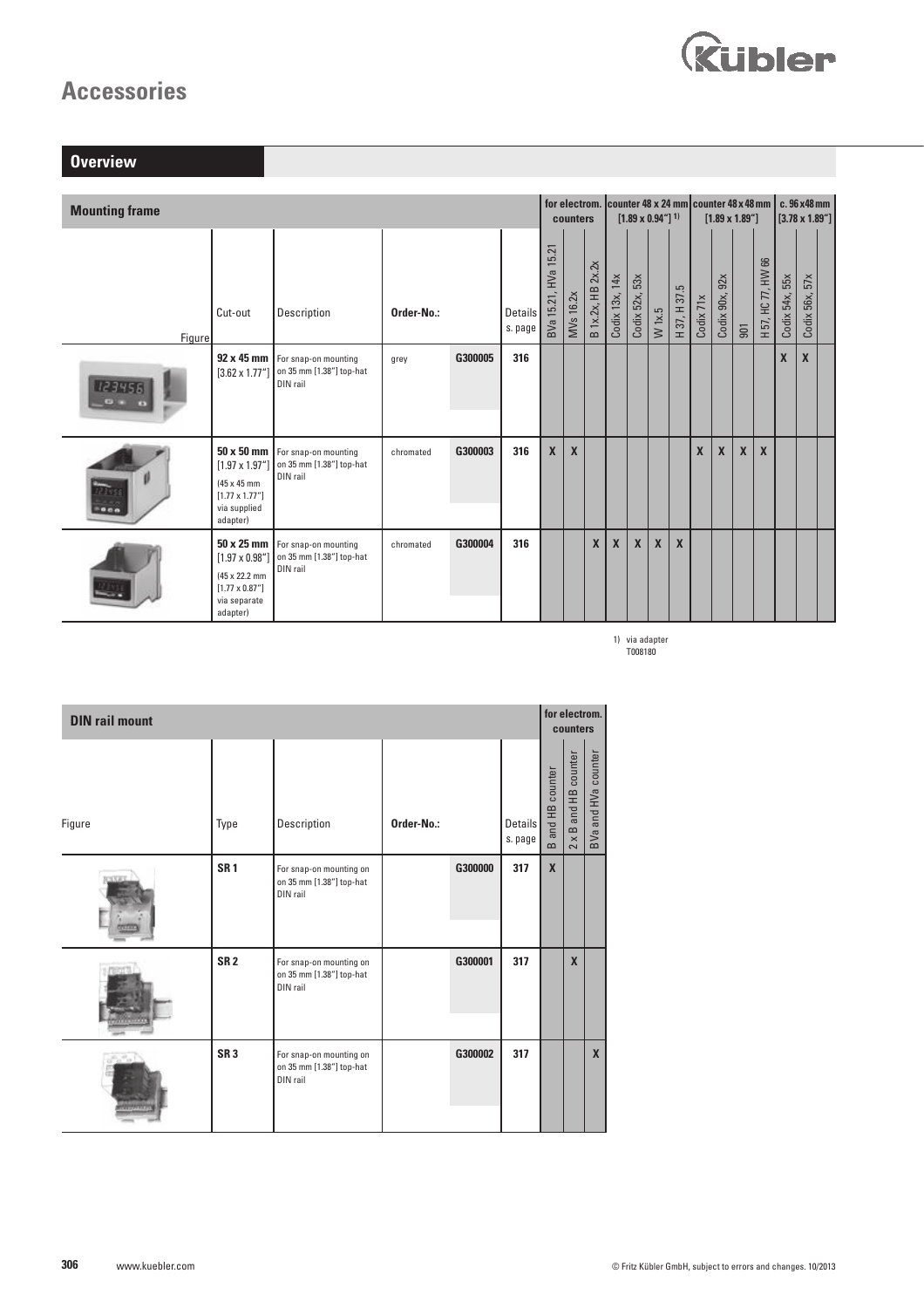

| <b>Overview</b>        |                                                    |                                                                 |            |         |                    |                |                      |              |                           |                                                                                                                                                                                                                                                                                                                                                                                                                                                                                                                                                                                                                                                                                                                    |                                                                     |
|------------------------|----------------------------------------------------|-----------------------------------------------------------------|------------|---------|--------------------|----------------|----------------------|--------------|---------------------------|--------------------------------------------------------------------------------------------------------------------------------------------------------------------------------------------------------------------------------------------------------------------------------------------------------------------------------------------------------------------------------------------------------------------------------------------------------------------------------------------------------------------------------------------------------------------------------------------------------------------------------------------------------------------------------------------------------------------|---------------------------------------------------------------------|
| <b>Enclosure blind</b> |                                                    |                                                                 |            |         |                    |                | $[1.89 \times 0.94]$ |              |                           |                                                                                                                                                                                                                                                                                                                                                                                                                                                                                                                                                                                                                                                                                                                    | counter 48 x 24 mm   counter 53 x 28 mm  <br>$[2.09 \times 1.10'']$ |
| Figure                 | Size                                               | Cut-out                                                         | Order-No.: |         | Details<br>s. page | Codix 13x, 14x | 53x<br>Codix 52x     | $W$ 1x.5     | H 37, H 37.5              | and HB counters<br>$\mathbf{\underline{\underline{\omega}}}% =\mathbf{\underline{\omega}}% =\mathbf{\underline{\omega}}% =\mathbf{\underline{\omega}}% =\mathbf{\underline{\omega}}% =\mathbf{\underline{\omega}}% =\mathbf{\underline{\omega}}% =\mathbf{\underline{\omega}}% =\mathbf{\underline{\omega}}% =\mathbf{\underline{\omega}}% =\mathbf{\underline{\omega}}% =\mathbf{\underline{\omega}}% =\mathbf{\underline{\omega}}% =\mathbf{\underline{\omega}}% =\mathbf{\underline{\omega}}% =\mathbf{\underline{\omega}}% =\mathbf{\underline{\omega}}% =\mathbf{\underline{\omega}}% =\mathbf{\underline{\omega}}% =\mathbf{\underline{\omega}}% =\mathbf{\underline{\omega}}% =\mathbf{\underline{\omega}}$ |                                                                     |
|                        | 48 x 24 mm   for cut-out<br>$[1.89 \times 0.94'']$ | 45 x 22.2 mm [1.77 x 0.87"]<br>and<br>50 x 25 mm [1.97 x 0.98"] | anthracite | G003836 | 318                | $\mathbf{x}$   | $\mathbf{x}$         | $\mathbf{x}$ | $\boldsymbol{\mathsf{x}}$ |                                                                                                                                                                                                                                                                                                                                                                                                                                                                                                                                                                                                                                                                                                                    |                                                                     |
|                        | $53 \times 28$ mm<br>$[2.09 \times 1.10'']$        | for cut-out<br>50 x 25 mm [1.97 x 0.98"]                        | black      | T005753 | 318                |                |                      |              |                           | $\mathbf x$                                                                                                                                                                                                                                                                                                                                                                                                                                                                                                                                                                                                                                                                                                        |                                                                     |

| <b>Other accessories</b> |                                       |             |         |                    |              | for counters |              |              |
|--------------------------|---------------------------------------|-------------|---------|--------------------|--------------|--------------|--------------|--------------|
| Figure                   | Description                           | Order-No.:  |         | Details<br>s. page | H37          | H 57         | HR 76.2      | HR 47        |
|                          | <b>Terminal cover type KA 37</b>      | transparent | T051687 | 319                | $\mathbf{x}$ |              |              |              |
|                          | <b>Base-mount socket</b>              | black       | G008040 | 319                |              | $\mathbf{x}$ |              |              |
|                          | <b>Mounting support</b>               | black       | N510199 | 319                |              |              | $\mathbf{x}$ | $\mathbf{x}$ |
| 5183191                  | <b>Adapter and anti-vibration set</b> | black       | 255319  | 320                |              |              |              | $\mathbf{X}$ |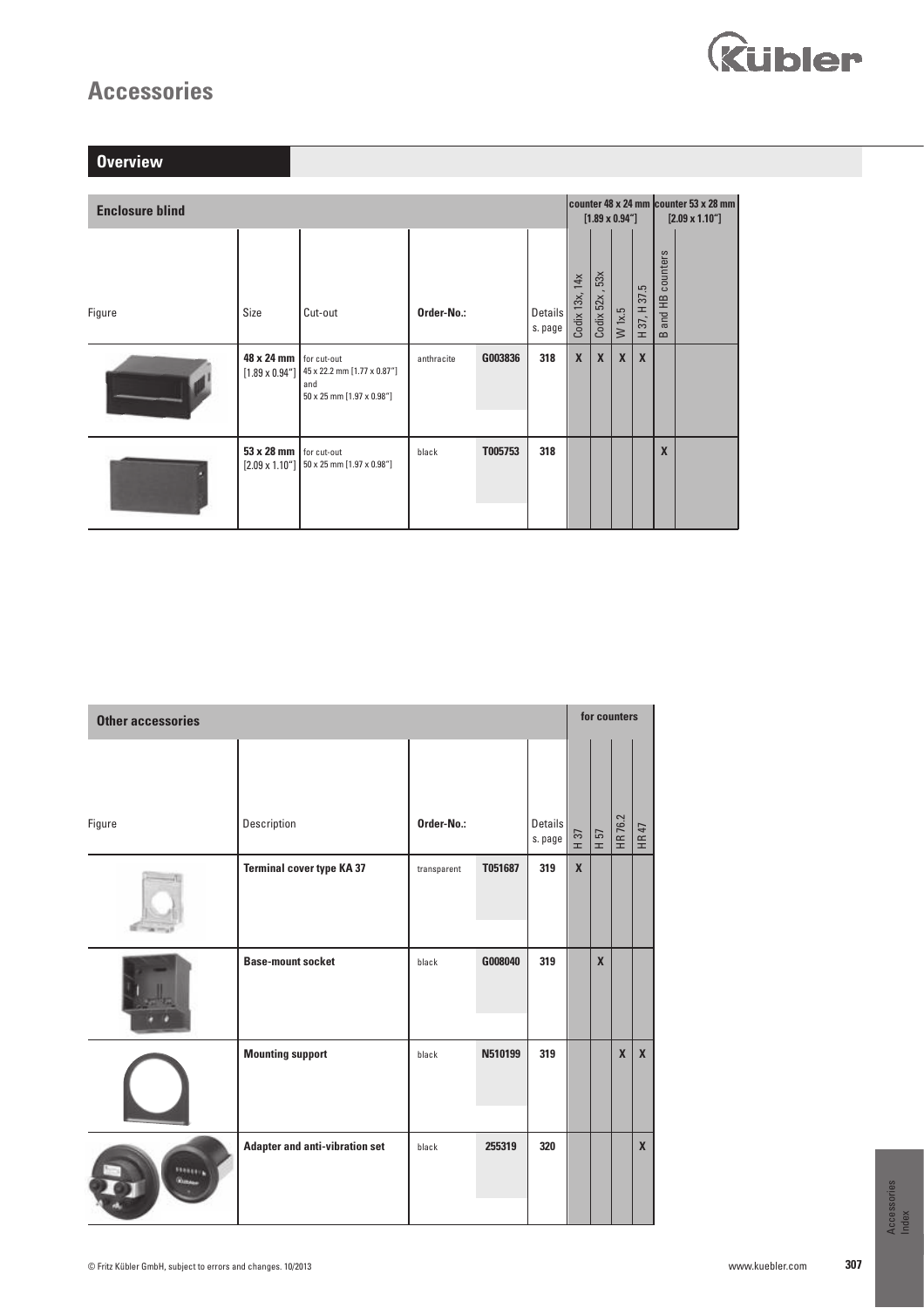



Dimensions in mm [inch]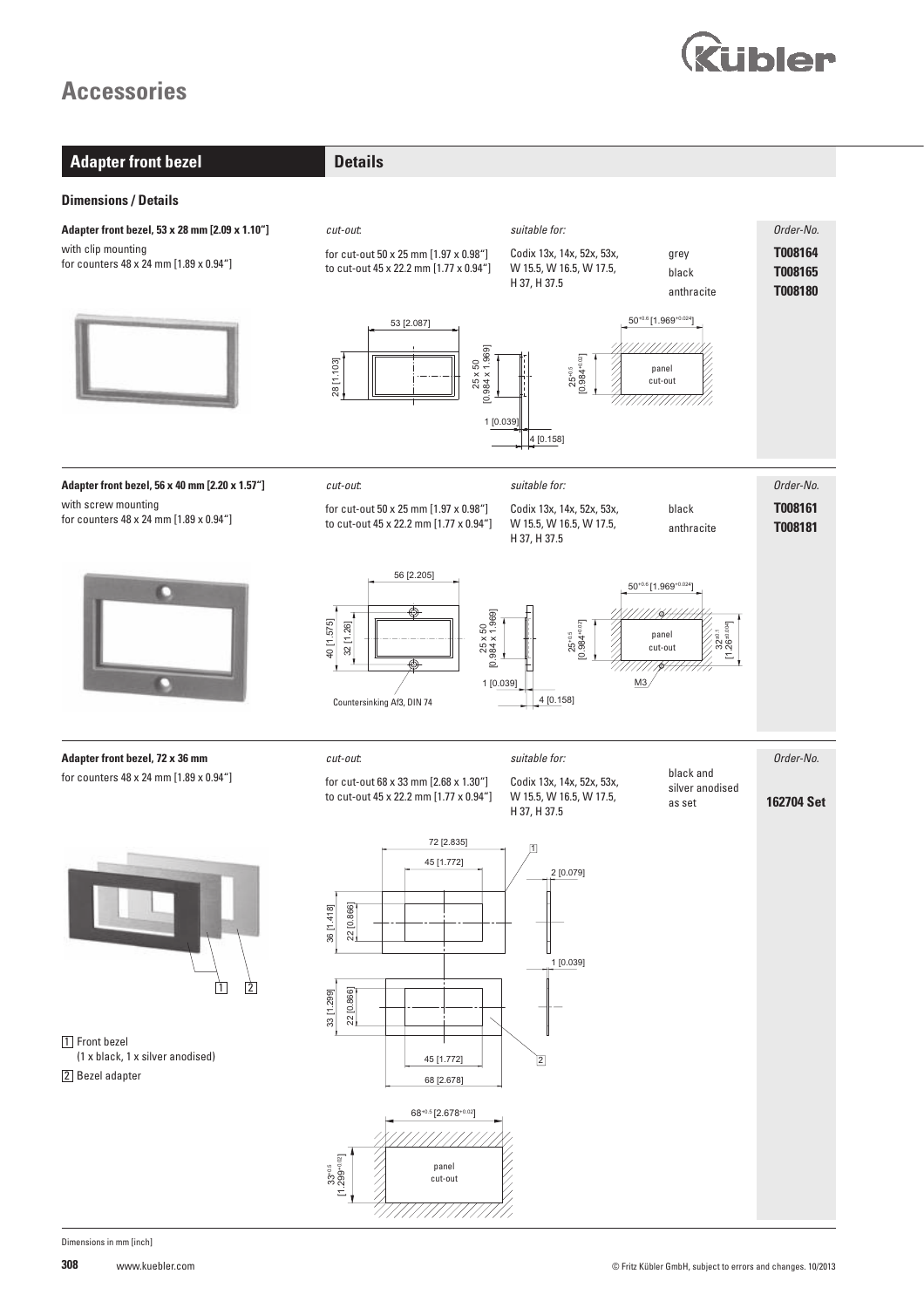



Accessories Index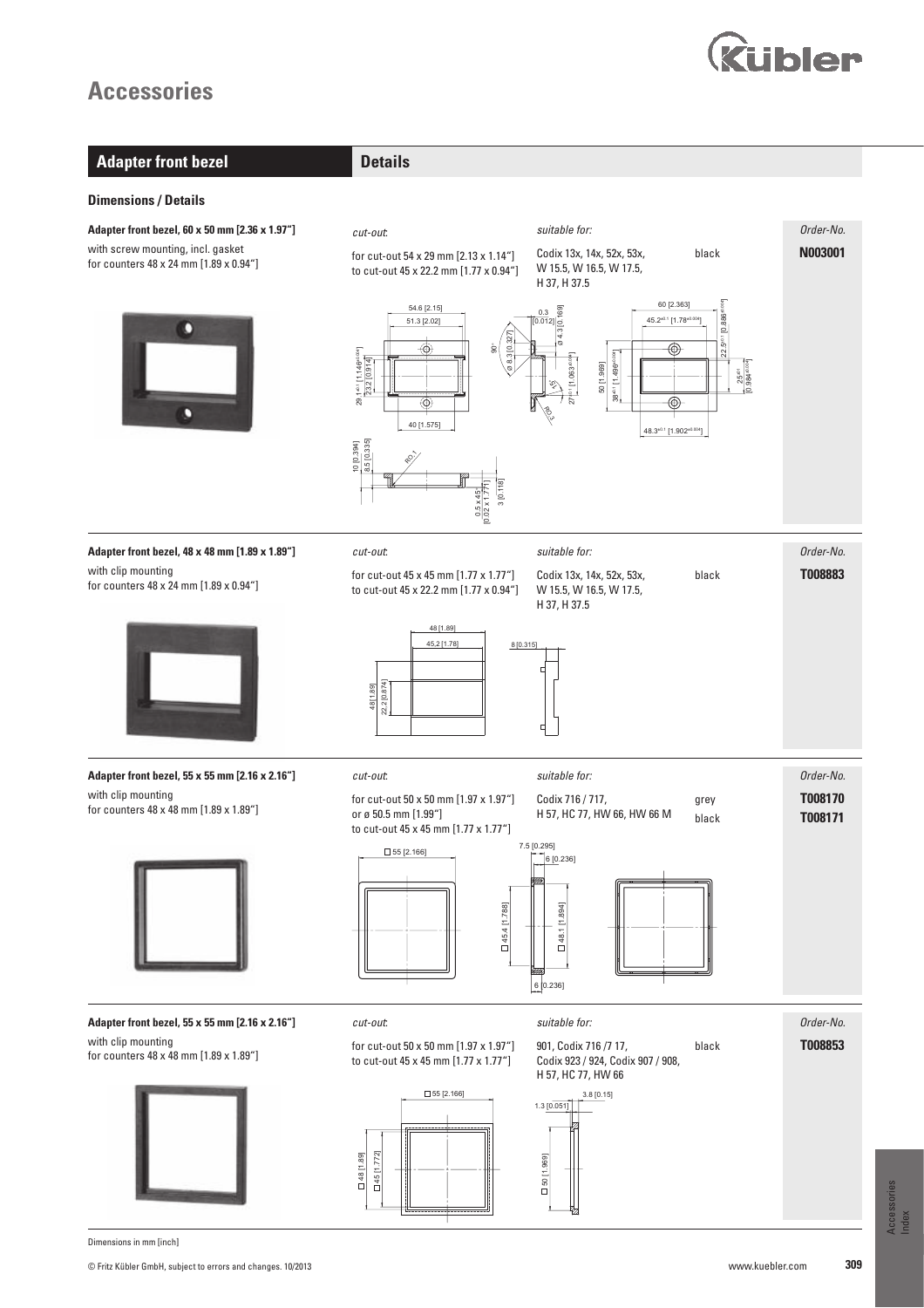

#### **Adapter front bezel Details**

*cut-out*:

#### **Dimensions / Details**

#### **Adapter front bezel, 60 x 75 mm [2.36 x 2.95"]**

with screw mounting for counters 48 x 48 mm [1.89 x 1.89"]



### for cut-out 50 x 50 mm [1.97 x 1.97"] to cut-out 45 x 45 mm [1.77 x 1.77"]



#### 901, Codix 716 / 717, Codix 923 / 924, Codix 907 / 908, H 57, HC 77, HW 66, HW 66 M

*suitable for:*



## *Order-No.* black **T008860**

*Order-No.*

*Order-No.*

#### **Adapter front bezel, 72 x 72 mm [2.83 x 2.83"]**

with clip mounting for counters 48 x 48 mm [1.89 x 1.89"] (Mating clip must be ordered separately) *cut-out*:

#### for cut-out 68 x 68 mm [2.68 x 2.68"] to cut-out 45 x 45 mm [1.77 x 1.77"]

# 901, Codix 716 / 717,

*suitable for:*

#### Codix 923 / 924, Codix 907 / 908, H 57, HC 77, HW 66, HW 66 M

grey **T008176** black **T008177** mating clip **T009420**



# 72 [2.835]



#### **Adapter front bezel, ø 72 mm [2.83"]**

with clip mounting for counters 48 x 48 mm [1.89 x 1.89"]



#### *cut-out*:

for cut-out ø 60 mm [2.36"] to cut-out 45 x 45 mm [1.77 x 1.77"]

#### *suitable for:*

black **N510226** 901, Codix 716 / 717, Codix 923 / 924, Codix 907 / 908, H 57, HC 77, HW 66, HW 66 M

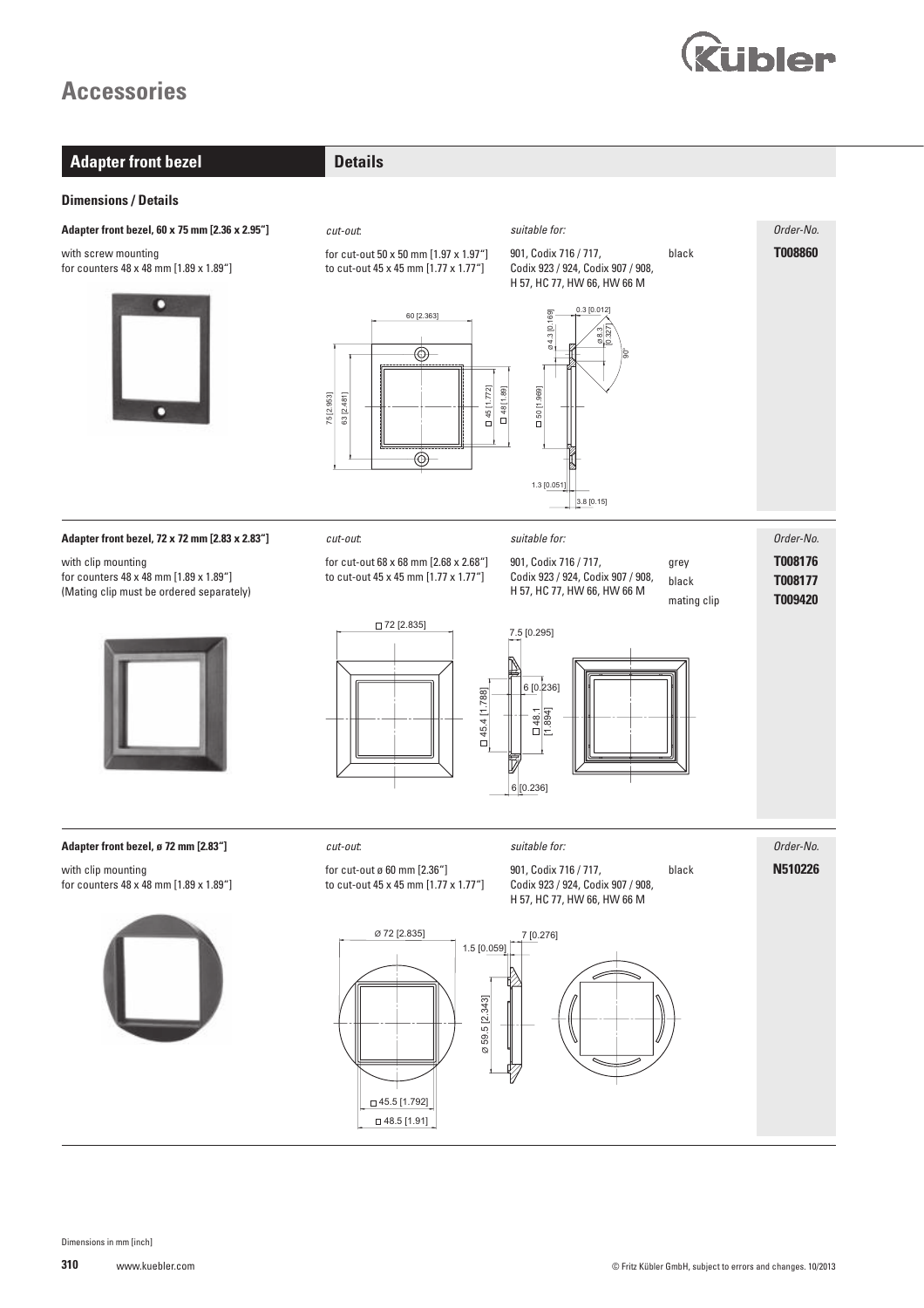



© Fritz Kübler GmbH, subject to errors and changes. 10/2013 www.kuebler.com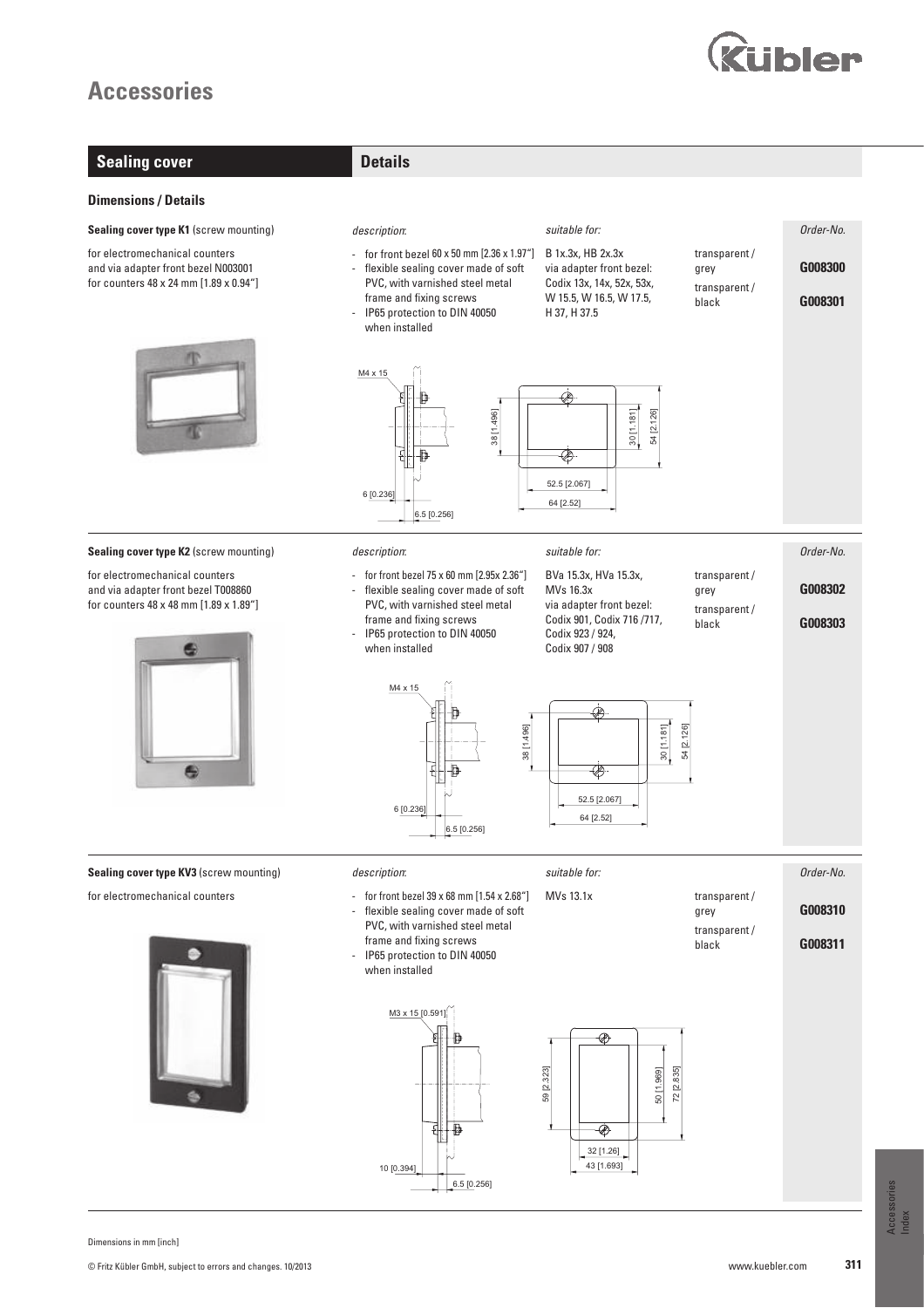

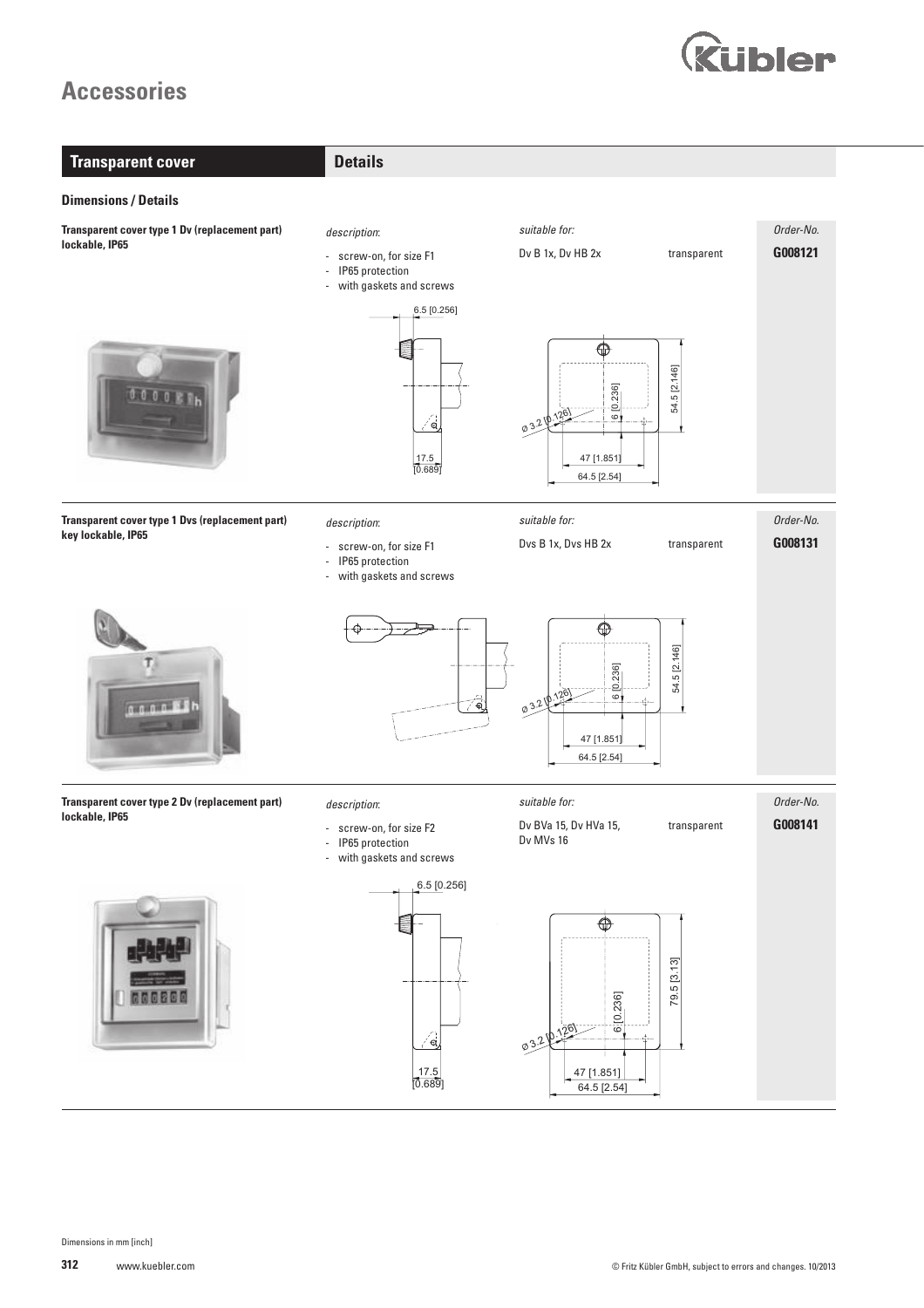

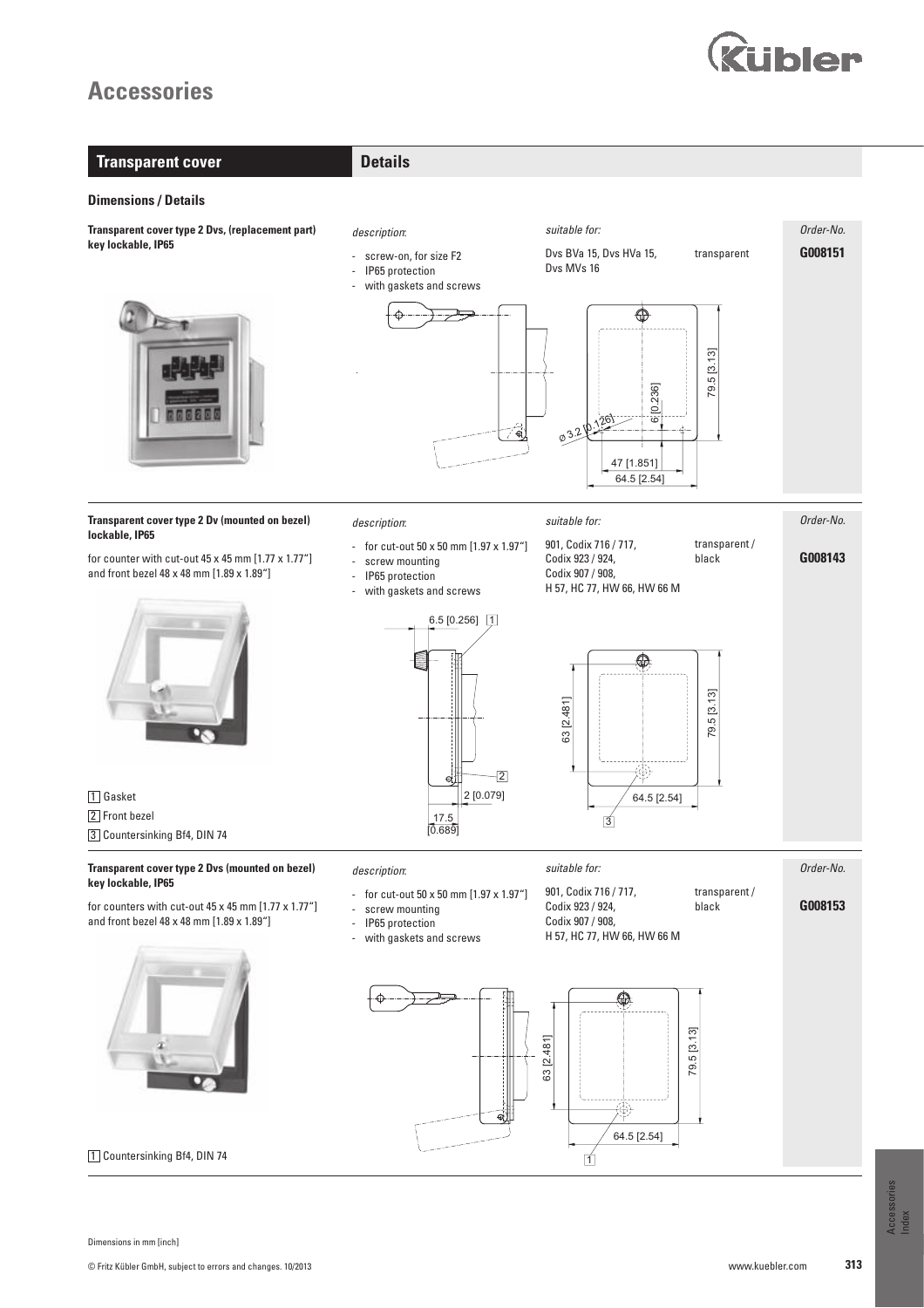

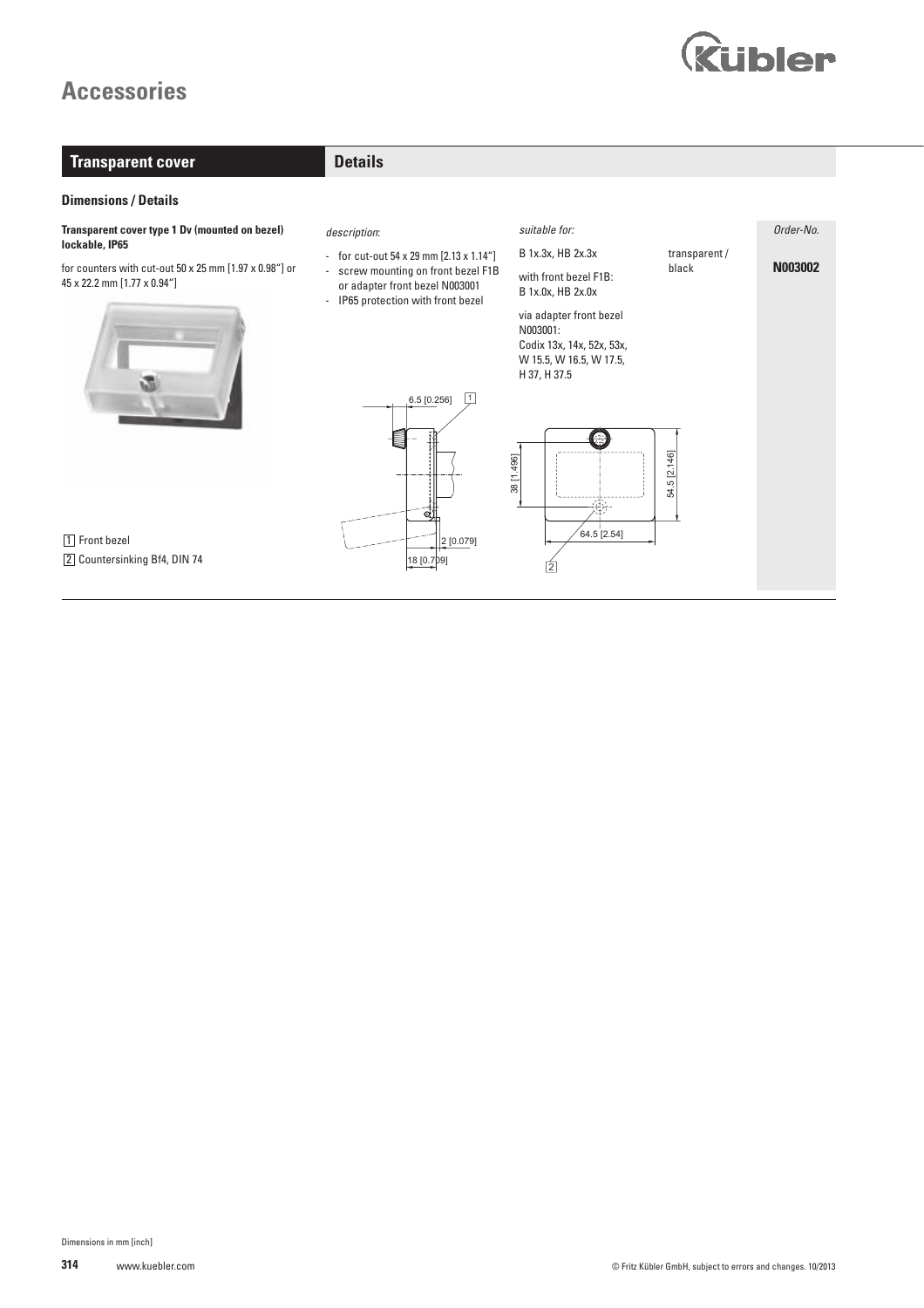



Dimensions in mm [inch]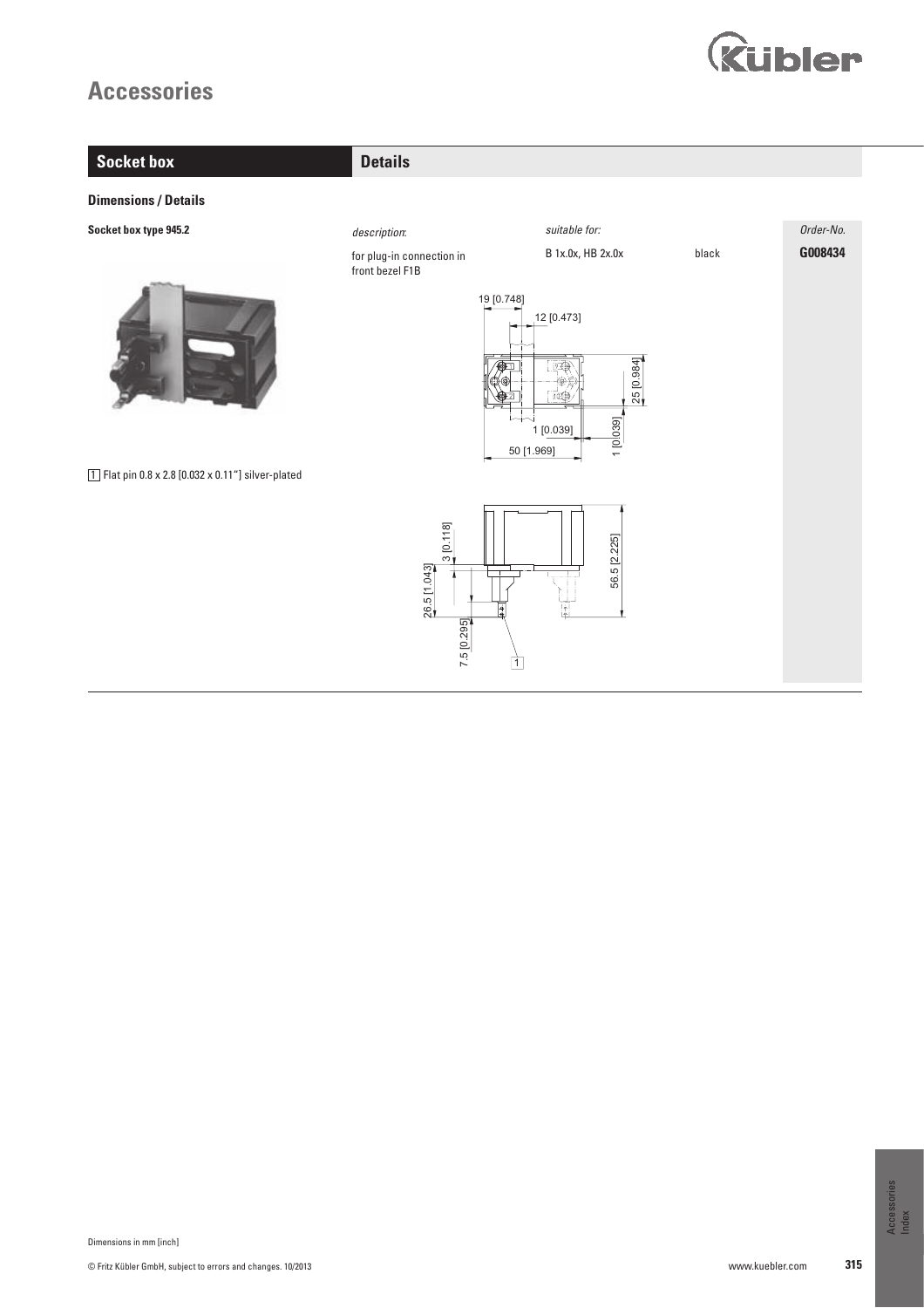

| <b>Socket box</b>                                                                               | <b>Details</b>                                                         |                                                |             |           |
|-------------------------------------------------------------------------------------------------|------------------------------------------------------------------------|------------------------------------------------|-------------|-----------|
| <b>Dimensions / Details</b>                                                                     |                                                                        |                                                |             |           |
| Socket box type 926.1                                                                           | description:                                                           | suitable for:                                  |             | Order-No. |
| $\overline{\mathcal{L}}$                                                                        | for plug-in connection in                                              | <b>MVs 16</b>                                  | transparent | G008433   |
| Socket box type 946.1                                                                           | description:                                                           | suitable for:                                  |             | Order-No. |
|                                                                                                 | for plug-in connection in<br>front bezel F2B                           | BVa 15, HVa 15                                 | black       | G008439   |
|                                                                                                 | 19 [0.748]<br>1 [0.039]<br>50 [1.969]                                  | $\boxed{2}$<br>[0.039]<br>50 [1.969]<br>♦<br>ক |             |           |
| 1 Flat pin 0.8 x 2.8 [0.032 x 0.11"] silver-plated<br>[2] Fixing strip 3 x 12 mm [0.12 x 0.47"] | 56.5 [2.225]<br>26.5 [1.043]<br>٠ŀ<br>Ł<br>7.5 [0.295]<br>$\mathbf{1}$ |                                                |             |           |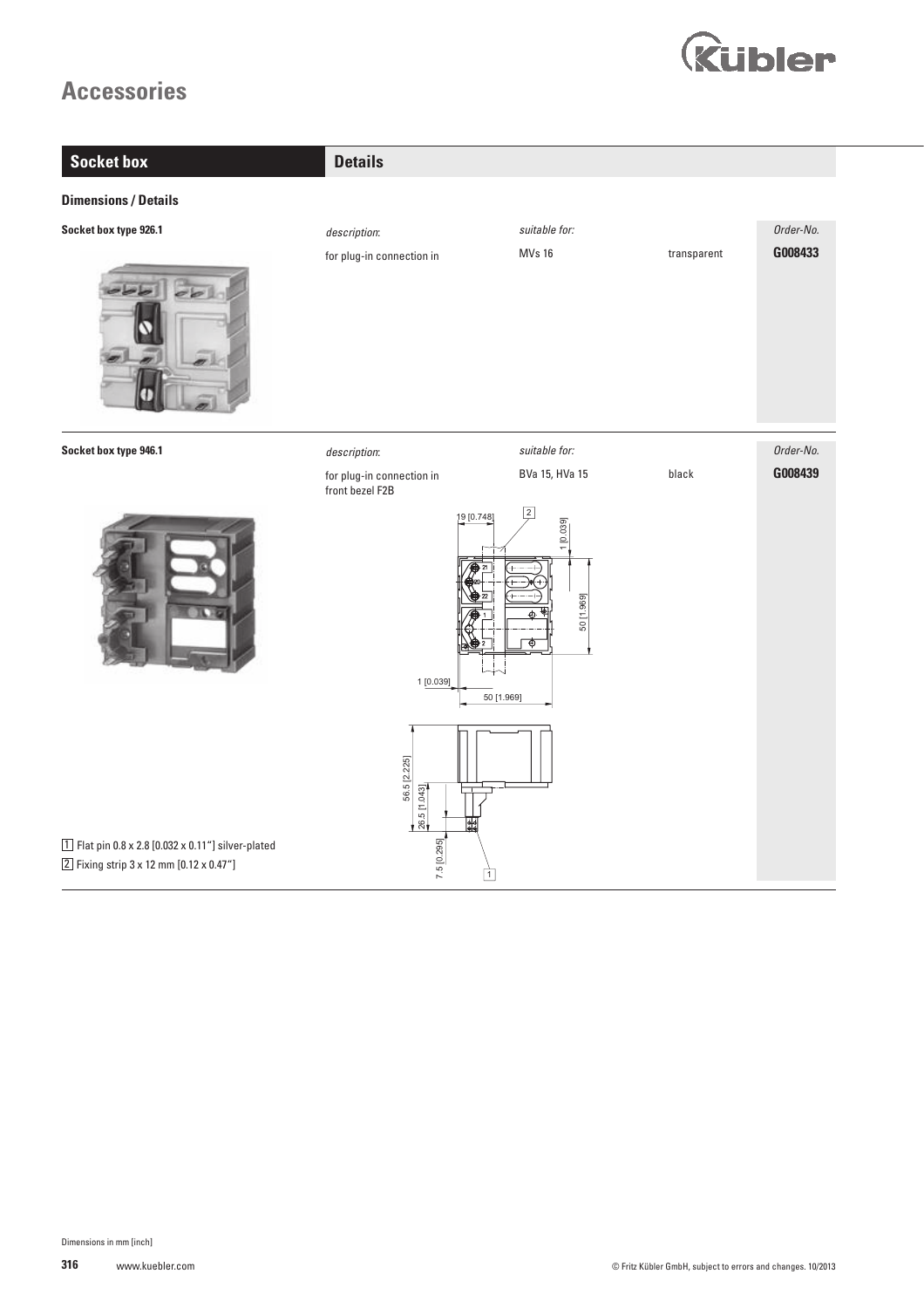

*Order-No.*

*Order-No.*

beige **G007503**

**Front bezel Details** 

*description*:

#### **Dimensions / Details**

#### **Front bezel type F1B**

for plug-in counters B 1x.0x and HB 2x.0x in socket box type 945.2



#### beige **G007501** - for cut-out  $54 \times 49$  mm  $[2.13 \times 1.93'']$ B 1x.0x, HB 2x.0x - screw mounting black **G007502**  $0.3$  [0.012] 60 [2.363] [0.169] Ø4.3 Ø8.3 [0.327] 90°  $\overline{\bigcirc}$ 08.3.10.3 38±0.1 [1.496±0.004 25 [0.984] 29 [1.142] 50 [1.969]  $496<sup>±</sup>$  $\epsilon$  $\overline{a}$ Z,  $\overline{\bigcirc}$  4.85 Ø4.2 [0.165] ile  $3 [0.118]$ 50 [1.969] 16.1 [0.634] 53.5 [2.107] 47 [1.851]

*suitable for:*

*suitable for:*

*description*:

## - for cut-out 54 x 54 mm [2.13 x 2.13"]

BVa 15.0x - screw mounting



## **Front bezel type F2B**

for plug-in counters BVa 15.0x in socket box type 946.1 or 2 x B- or HB counters in socket box type 945.2



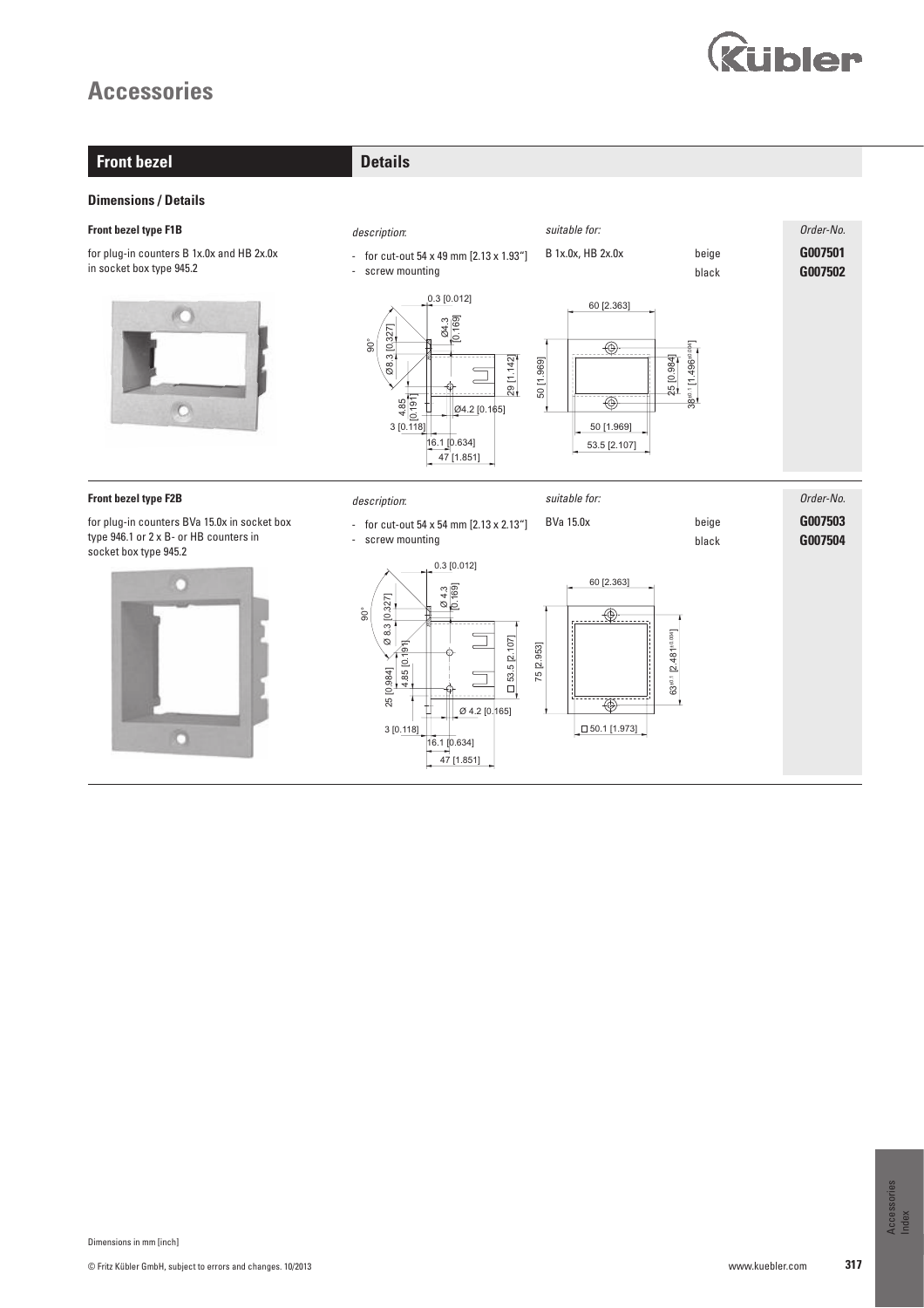

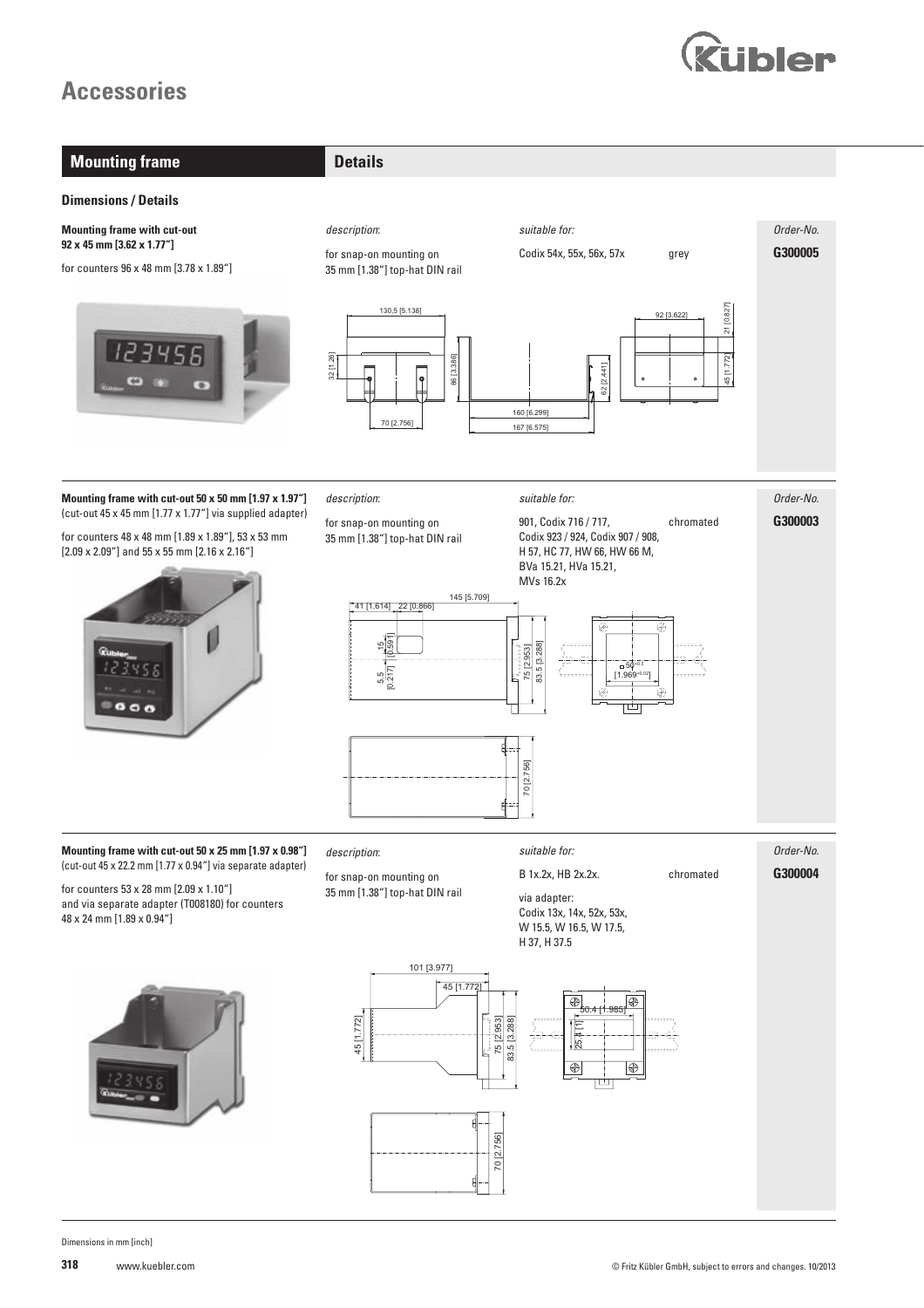



Dimensions in mm [inch]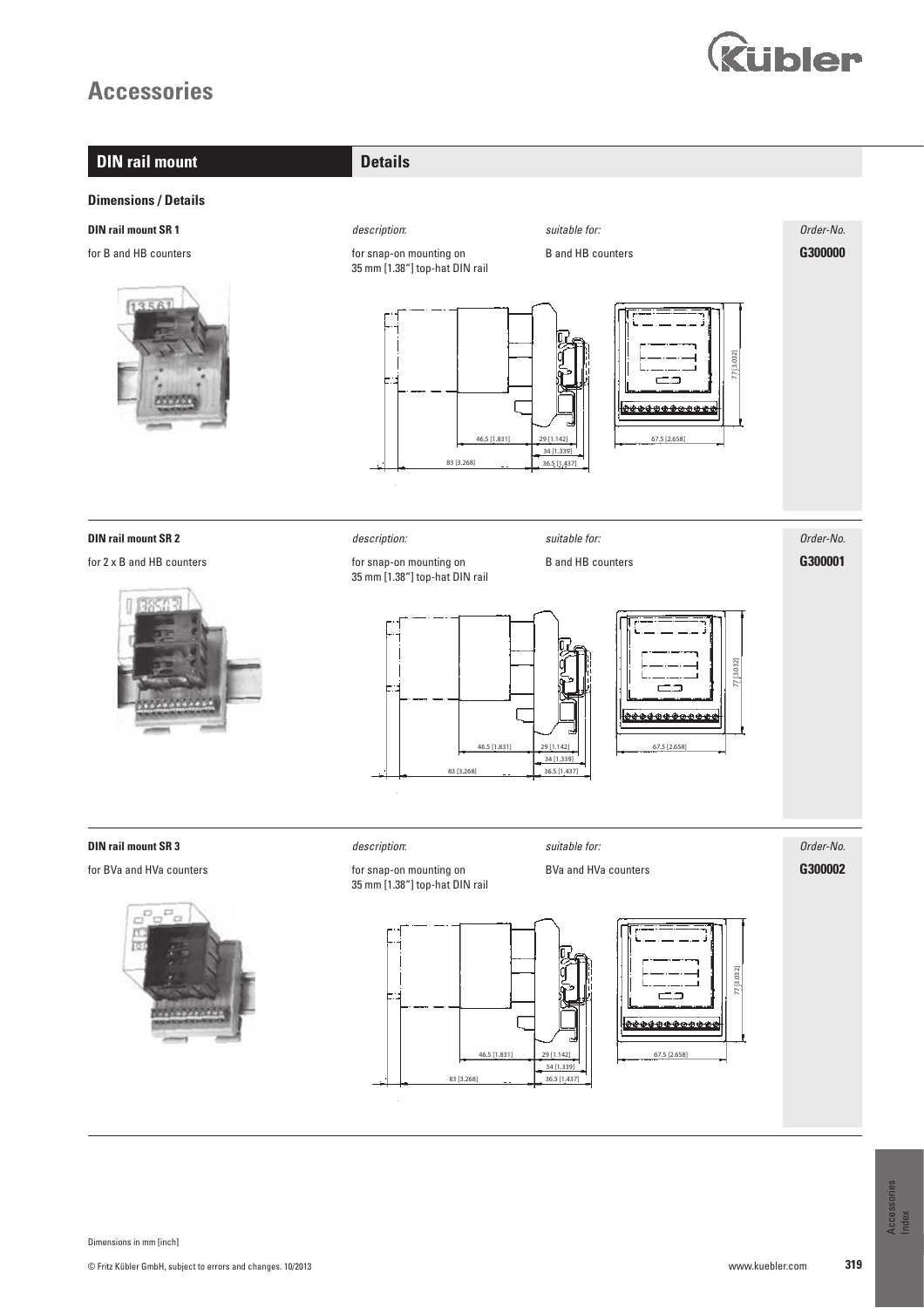

| <b>Enclosure blind</b>                                                                                                                                  | <b>Details</b>                                                                   |                                                                      |            |           |
|---------------------------------------------------------------------------------------------------------------------------------------------------------|----------------------------------------------------------------------------------|----------------------------------------------------------------------|------------|-----------|
| <b>Dimensions / Details</b>                                                                                                                             |                                                                                  |                                                                      |            |           |
| Enclosure blind, 48 x 24 mm [1.89 x 0.94"]                                                                                                              | cut-out:                                                                         | suitable for:                                                        |            | Order-No. |
| for counters 48 x 24 mm [1.89 x 0.94"] and<br>$53 \times 28$ mm [2.09 x 1.10"]<br>(via adapter front bezel T008180 or T008181;<br>included in delivery) | for cut-out 45 x 22.2 mm [1.77 x 0.94"]<br>and cut-out 50 x 25 mm [1.97 x 0.98"] | Codix 13x, 14x, 52x, 53x,<br>W 15.5, W 16.5, W 17.5,<br>H 37, H 37.5 | anthracite | G003836   |
|                                                                                                                                                         |                                                                                  |                                                                      |            |           |
| Enclosure blind, 53 x 28 mm [2.09 x 1.10"]                                                                                                              | cut-out.                                                                         | suitable for:                                                        |            | Order-No. |
| for counters 53 x 28 mm [2.09 x 1.10"]                                                                                                                  | for cut-out 50 x 25 mm [1.97 x 0.98"]                                            | <b>B</b> and HB counters                                             | black      | T005753   |

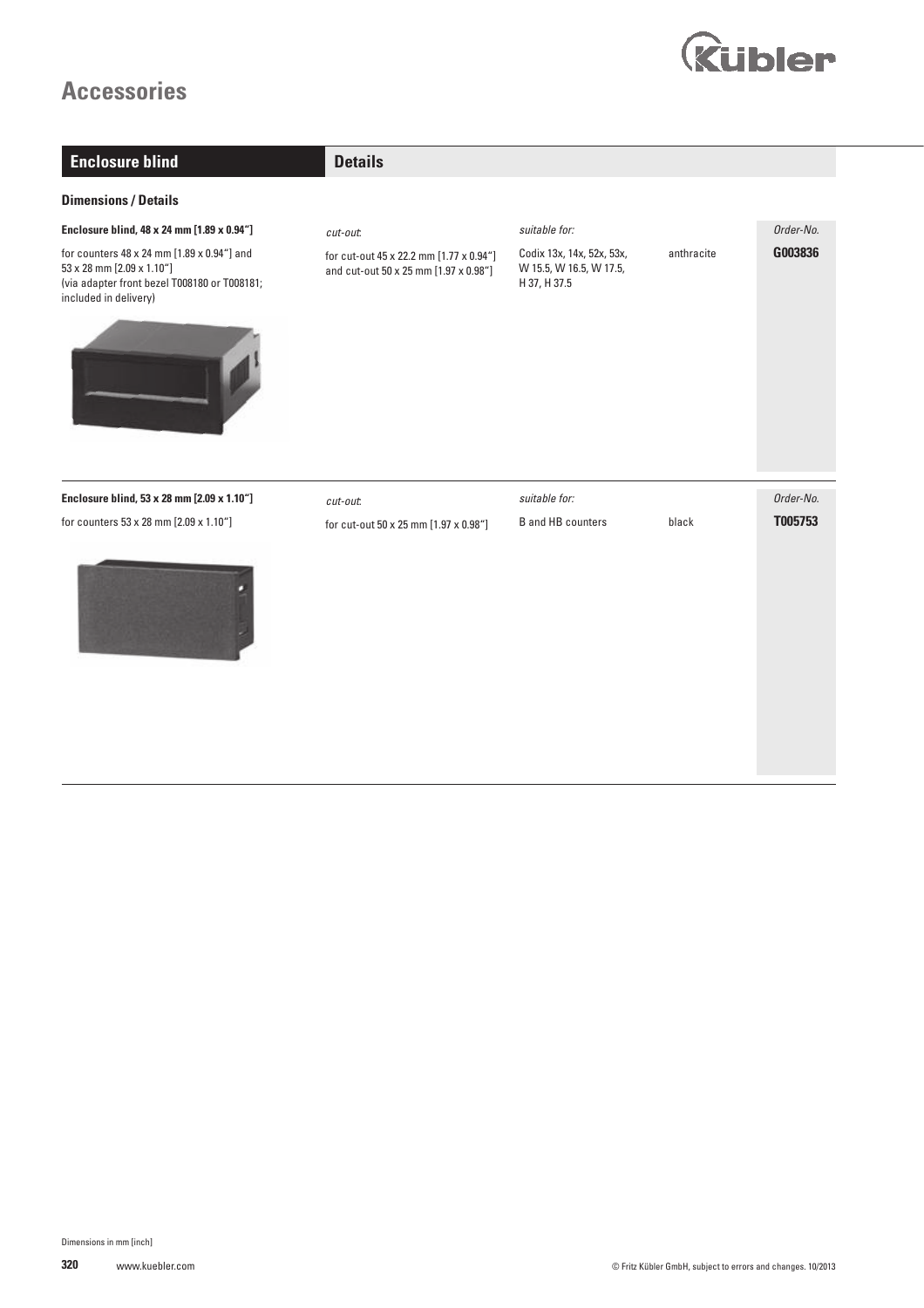

| <b>Other accessories</b>                                                                                                                               | <b>Details</b>                                                |                                      |             |           |
|--------------------------------------------------------------------------------------------------------------------------------------------------------|---------------------------------------------------------------|--------------------------------------|-------------|-----------|
| <b>Dimensions / Details</b>                                                                                                                            |                                                               |                                      |             |           |
| <b>Terminal cover type KA 37</b>                                                                                                                       | description:                                                  | suitable for:                        |             | Order-No. |
| for counter H 37                                                                                                                                       | 2-pcs. per counter required                                   | H 37                                 | transparent | T051687   |
| <b>Base mount socket</b>                                                                                                                               | description:                                                  | suitable for:                        |             | Order-No. |
| for H 57 / AH 57 counters                                                                                                                              | for DIN rail mount                                            | H 57                                 | black       | G008040   |
|                                                                                                                                                        | 61.5 [2.422]<br>$\overline{\oplus}$<br>$\overline{\bigoplus}$ | $\frac{19}{[0.748]}$<br>41.1 [1.618] |             |           |
| <b>Mounting support</b>                                                                                                                                | description:                                                  | suitable for:                        |             | Order-No. |
| for HR 76.2, HR 47<br>HR 76.2, HR 47<br>black<br>for mounting the counter onto a<br>flat plate<br>44,5<br><b>Rubler</b><br>17,8<br>Œ<br>누<br>5.6<br>13 |                                                               |                                      |             | N510199   |
|                                                                                                                                                        | 73.2<br>38,9<br>$\phi$ 53,3<br>69,1                           |                                      |             |           |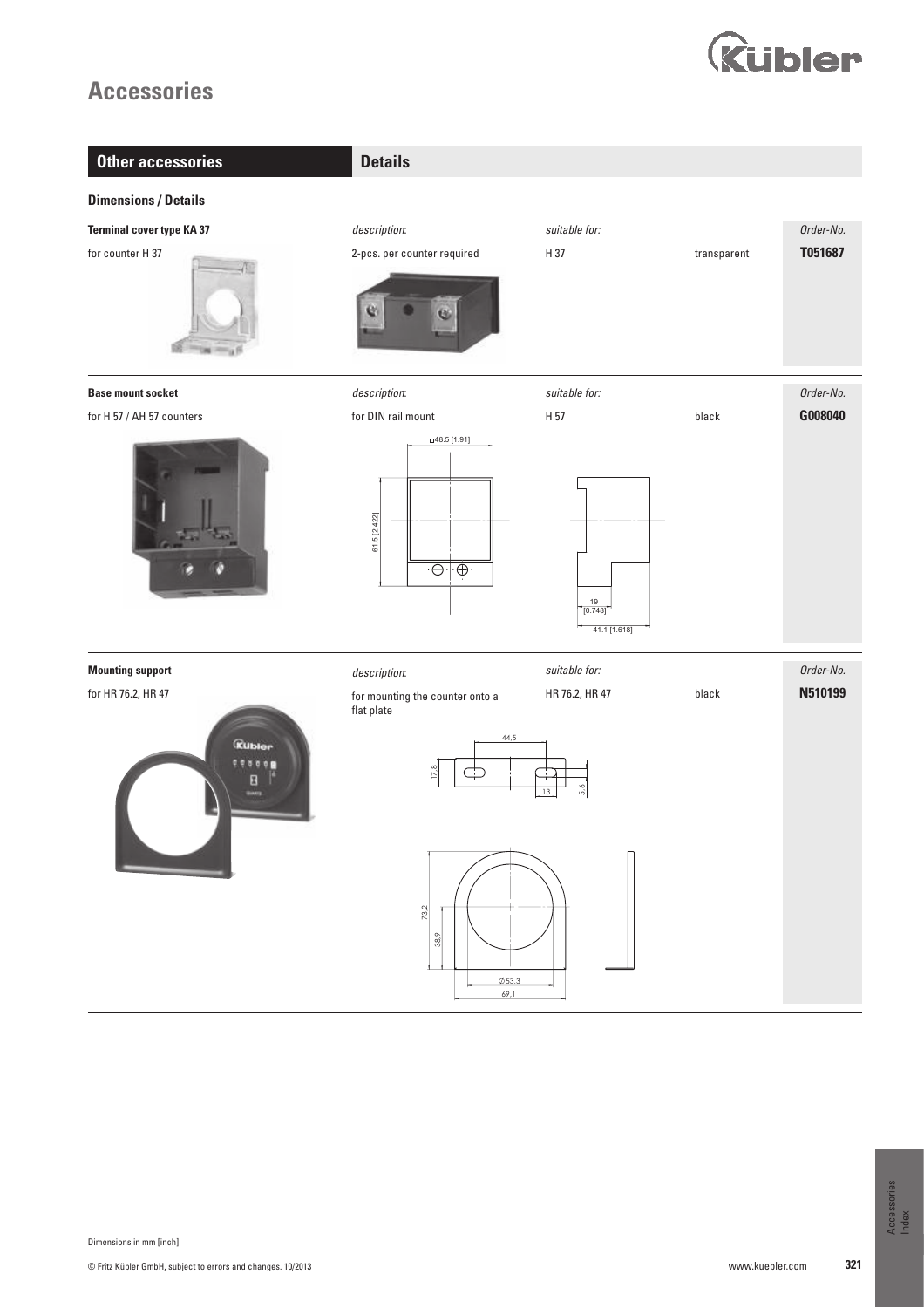

| <b>Other accessories</b>               | <b>Details</b>                                                                                                                                                                                                                   |               |       |           |
|----------------------------------------|----------------------------------------------------------------------------------------------------------------------------------------------------------------------------------------------------------------------------------|---------------|-------|-----------|
| <b>Dimensions / Details</b>            |                                                                                                                                                                                                                                  |               |       |           |
| <b>Adapter and anti-vibration set</b>  | description:                                                                                                                                                                                                                     | suitable for: |       | Order-No. |
| for HR 47<br>000009 h<br><b>Rubler</b> | Adapter- und anti-vibrationsset for<br>panel cut-out ø 71 mm [2.80"],<br>outer diameter ø 80 mm [3.15"]<br>Delivery specification:<br>1 x rubber adapter<br>2 x cover mask<br>1 x spacer ring<br>1 x clamping bracket, shortened | <b>HR47</b>   | black | 255319    |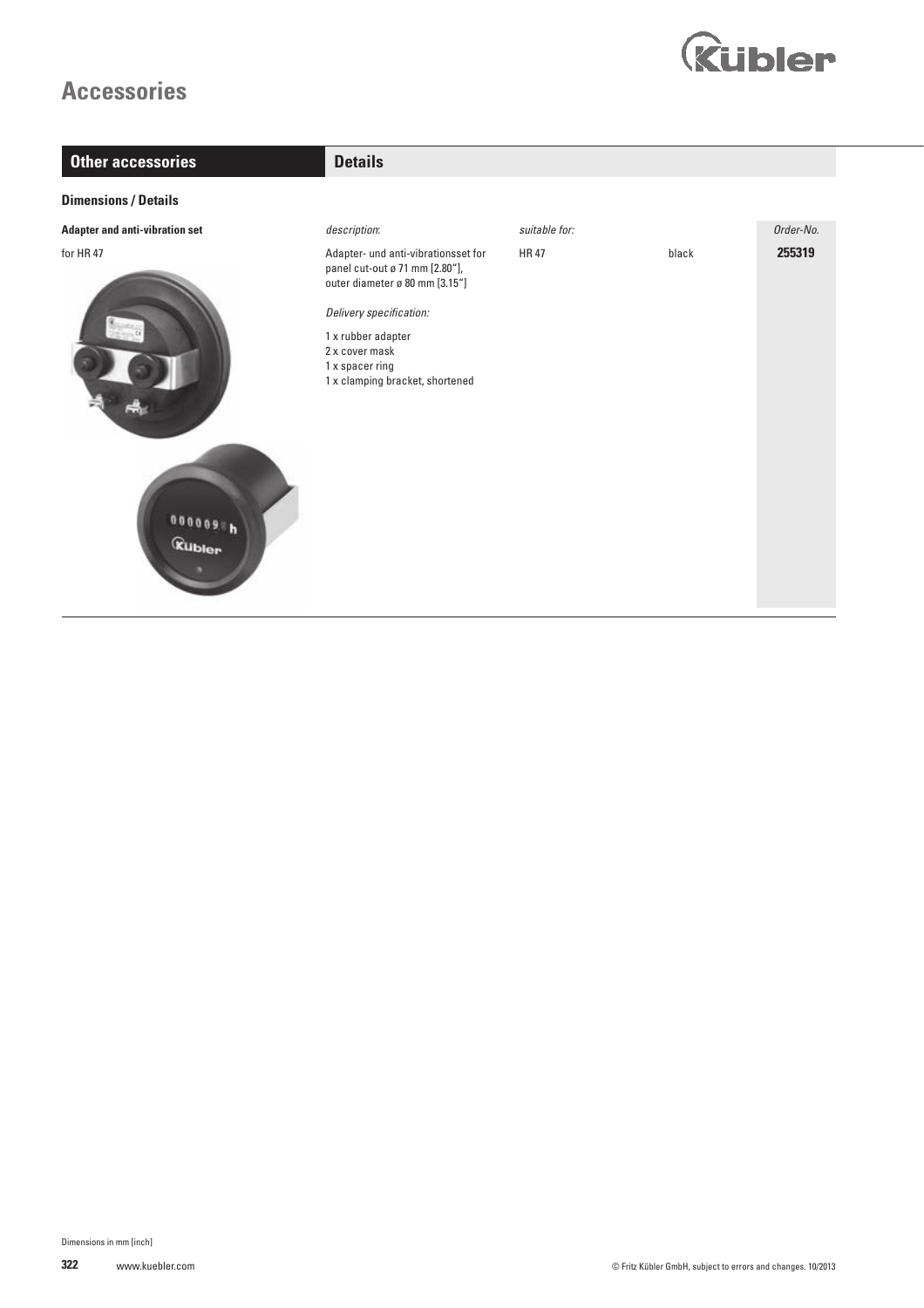

| <b>Overview</b><br><b>Gaskets</b>       |                                              |                                                                                     |       |           |  |
|-----------------------------------------|----------------------------------------------|-------------------------------------------------------------------------------------|-------|-----------|--|
| Gasket, outer diameter                  | for cut-out                                  | suitable for                                                                        |       | Order-No. |  |
| 60 x 75 mm [2.36 x 2.95"]               | 54.4 x 54.4 mm [2.14 x 2.14"]                | F2B (G007503, G007504) + BVa 15.0x,<br>MVs 16, T008860                              | black | N511003   |  |
| 58 x 58 mm [2.28 x 2.28"]               | $50.2 \times 50.2$ mm $[1.98 \times 1.98$ "] | BVa 15.2x, HVa 15.2x, MVs 16.2x, T008853                                            | black | N511004   |  |
| $60 \times 50$ mm [2.36 $\times$ 1.97"] | 54.4 x 29.4 mm [2.14 x 1.16"]                | F1B (G007501, G007502) + B 1x.0x, HB 2x.0x, N003001                                 | black | N511005   |  |
| $58 \times 33$ mm [2.28 x 1.30"]        | $50.2 \times 25.2$ mm [1.98 x 0.99"]         | B 1x.2x, HB 2x.2x                                                                   | black | N511006   |  |
| 39 x 40 mm [1.54 x 1.57"]               | $33.3 \times 22$ mm [1.31 x 0.87"]           | Mk 14.11, PMk 14.11, Hk 17.151                                                      | black | N511011   |  |
| 53 x 28 mm [2.09 x 1.10"]               | $50 \times 25$ mm [1.97 $\times$ 0.98"]      | B 1x.2x, HB 2x.2x, H 37.2, H 37.4, T008164, T008165, T008180                        | black | N511015   |  |
| 72 x 72 mm [2.83 x 2.83"]               | ø 50.5 [1.99"] and 45 x 45 mm [1.77 x 1.77"] | H 57.72, HC 77.72, T008176, T008177                                                 | black | N511016   |  |
| 55 x 55 mm [2.16 x 2.16"]               | ø 50.5 [1.99"] and 45 x 45 mm [1.77 x 1.77"] | H 57.55, HC 77.55, T008171, T008170                                                 | black | N511017   |  |
| 48 x 48 mm [1.89 x 1.89"]               | ø 50 [1.97"] and 45 x 45 mm [1.77 x 1.77"]   | H 57, HC 77, HW 66                                                                  | black | N511018   |  |
| $60 \times 50$ mm [2.36 $\times$ 1.97"] | $50 \times 25$ mm [1.97 x 0.98"]             | B 1x.3x, HB 2x.3x                                                                   | black | N511019   |  |
| $60 \times 75$ mm [2.36 x 2.95"]        | $50 \times 50$ mm $[1.97 \times 1.97'']$     | BVa 15.3x, HVa 15.3x, MVs 16.3x, T008860                                            | black | N511020   |  |
| 48 x 48 mm [1.89 x 1.89"]               | 45 x 45 mm [1.77 x 1.77"]                    | 901, Codix 716 / 717, Codix 923 / 924, Codix 907 / 908,<br>H 57, HC 77, HW 66       | black | N511028   |  |
| 48 x 24 mm [1.89 x 0.94"]               | 45 x 22 mm [1.77 x 0.87"]                    | Codix 13x, Codix 14x, Codix 52x, Codix 53x,<br>W 15.5, W 16.5, W 17.5, H 37, H 37.5 | black | N511029   |  |
| 55 x 31.5 mm [2.17 x 1.24"]             | $37 \times 24$ mm [1.46 x 0.94"]             | HK 17.611                                                                           | black | N511030   |  |
| 96 x 49 mm [3.78 x 1.93"]               | $92 \times 45$ mm [3.62 x 1.77"]             | Codix 54x, Codix 55x                                                                | black | N511031   |  |
| 49 x 49 mm [1.93 x 1.93"]               | 45 x 45 mm [1.77 x 1.77"]                    | 901, Codix 716 / 717, Codix 923 / 924, Codix 907 / 908,<br>H 57, HC 77, HW 66       | black | N511033   |  |
| 49 x 25 mm [1.93 x 0.98"]               | 45 x 22 mm [1.77 x 0.87"]                    | Codix 13x, Codix 14x, Codix 52x, Codix 53x,<br>W 15.5, W 16.5, W 17.5, H 37, H 37.5 | black | N511034   |  |
| $36 \times 24$ mm [1.42 x 0.94"]        | $33.3 \times 22$ mm [1.31 x 0.87"]           | HK 17.251  56                                                                       | black | N511040   |  |
| 55 x 26 mm [2.17 x 1.02"]               | 33.3 x 22 mm [1.31 x 0.87"]                  | HK 17.451                                                                           | black | N511043   |  |
| ø 71.1 mm [2.80"]                       | $\varnothing$ 50.8 mm [2"]                   | HR 76.1                                                                             | black | N511150   |  |
| 96 x 48 mm [3.78 x 1.89"]               | $92 \times 45$ mm [3.62 x 1.77"]             | Codix 56x                                                                           | black | N511181   |  |
| $\boldsymbol{0}$ 58 mm [2.28"]          | ø 50 mm [1.97"]                              | <b>HR47</b>                                                                         | black | N511182   |  |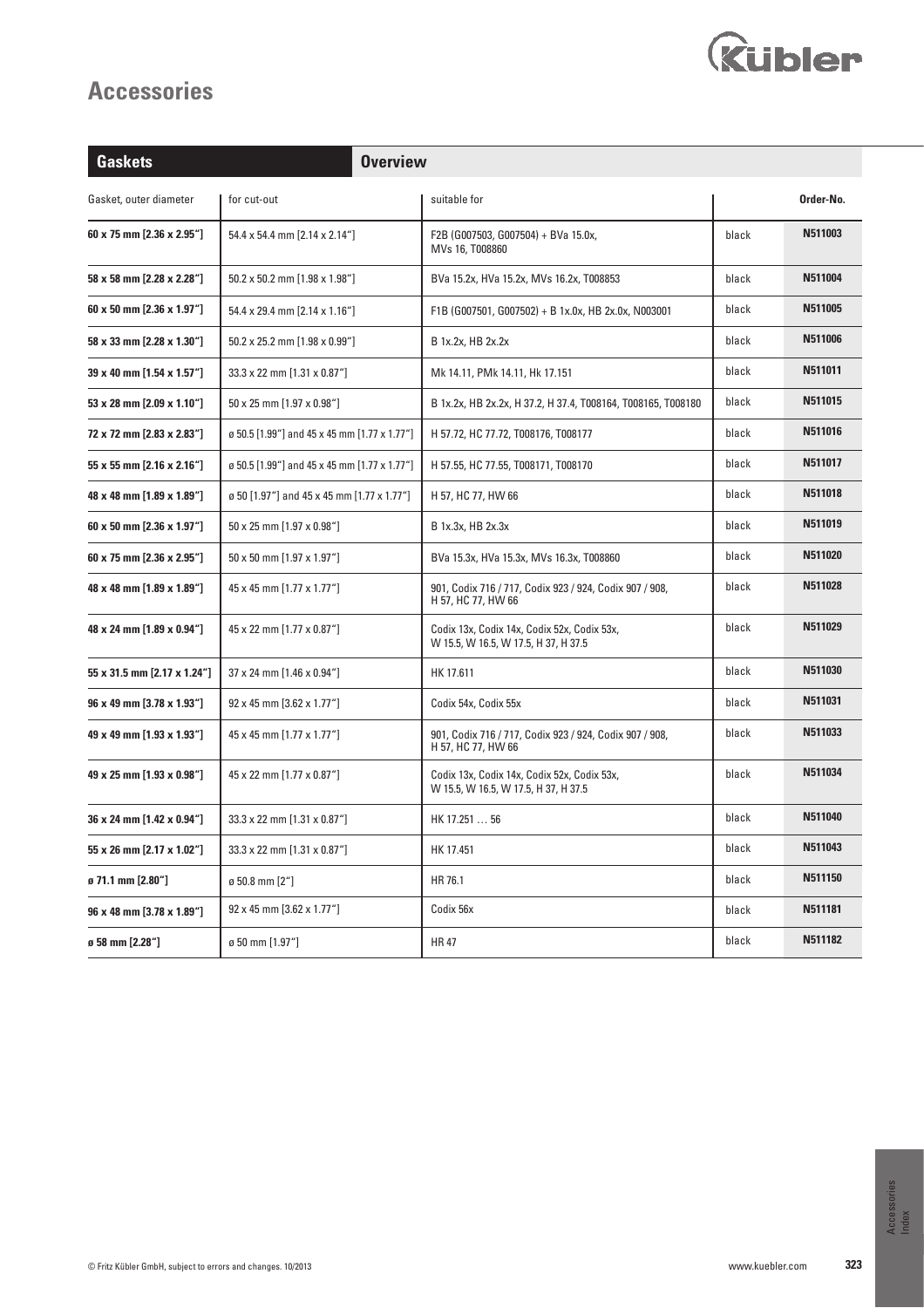## **List of order numbers**



| Order-No.         | Type / Description                             | Page | Order-No.         | Type / Description             | Page |
|-------------------|------------------------------------------------|------|-------------------|--------------------------------|------|
| 0.135.100.XXX     | HR 76.1                                        | 198  | 1.700.800.XXX     | K46.80                         | 82   |
| 0.135.200.XXX     | HR 76.2                                        | 198  | 1.700.900.XXX     | K46.90                         | 82   |
| 0.170.000.XXX     | <b>SH 17</b>                                   | 194  | 1.700.950.XXX     | K46.95                         | 82   |
| 0.570.010.305     | 570                                            | 235  | 1.710.200.XXX     | K 47.20                        | 82   |
| 0.570.011.E00     | 570                                            | 235  | 1.710.800.XXX     | K47.80                         | 82   |
| 0.570.012.EXX     | 570                                            | 235  | 1.710.900.XXX     | K 47.90                        | 82   |
| 0.571.011.E00     | 571                                            | 246  | 1.710.910.XXX     | K47.91                         | 82   |
| 0.571.012.EXX     | 571                                            | 246  | 1.740.500.XXX.550 | W 17.50                        | 99   |
| 1.100.200.XXX     | K 04.20                                        | 88   | 1.740.900.XXX     | W 17.90                        | 99   |
| 1.100.401.XXX     | K 04.40                                        | 88   | 1.943.XXX.XXX.XXX | <b>KWh 17</b>                  | 113  |
| 1.110.200.XXX     | K 05.20                                        | 88   | 1.944.XXX.XXX.XXX | <b>KWh 17</b>                  | 113  |
| 1.120.200.XXX     | K 06.20                                        | 88   | 1.945.XXX.XXX.XXX | <b>KWh 17</b>                  | 113  |
| 1.120.800.XXX     | K 06.80                                        | 88   | 2.100.010.XXX     | BVa 15.01                      | 146  |
| 1.130.000.XXX     | AK 07.00                                       | 88   | 2.100.110.XXX     | BVa 15.11                      | 146  |
| 1.130.200.XXX     | K 07.20                                        | 88   | 2.100.210.XXX     | BVa 15.21                      | 146  |
| 1.130.401.XXX     | K 07.40                                        | 88   | 2.100.310.XXX     | BVa 15.31                      | 146  |
| 1.130.501.XXX     | K 07.50                                        | 88   | 2.300.110.XXX     | MVs 13.11                      | 150  |
| 1.130.800.XXX     | K 07.80                                        | 88   | 2.300.130.XXX     | MVs 13.13                      | 150  |
| 1.130.900.XXX     | K 07.90                                        | 88   | 2.300.210.XXX     | MVs 13.21                      | 150  |
| 1.132.101.XXX     | SK 07.1                                        | 94   | 2.300.230.XXX     | MVs 13.23                      | 150  |
| 1.150.210.XXX     | W 15.21                                        | 96   | 2.310.110.XXX     | MVs 13.11/2                    | 150  |
| 1.150.510.XXX.550 | W 15.51                                        | 96   | 2.310.130.XXX     | MVs 13.13/2                    | 150  |
| 1.160.200.XXX     | W 16.20                                        | 99   | 2.310.210.XXX     | MVs 13.21/2                    | 150  |
| 1.160.601.XXX     | W 16.60                                        | 99   | 2.310.230.XXX     | MVs 13.23/2                    | 150  |
| 1.180.110.XXX     | Bk 14.11                                       | 102  | 2.320.230.XXX     | MVs 16.23                      | 153  |
| 1.180.210.XXX     | Bk 14.21                                       | 102  | 255319            | Adapter and anti-vibration set | 322  |
| 1.230.012.XXX     | B 16.01                                        | 104  | 3.060.200.383     | HK 47.20                       | 177  |
| 1.230.100.XXX     | B 16.10                                        | 104  | 3.060.800.383     | HK 47.80                       | 177  |
| 1.230.110.XXX     | B 16.11                                        | 104  | 3.100.000.383     | AHK 07.00                      | 179  |
| 1.230.200.XXX     | B 16.20                                        | 104  | 3.100.200.383     | HK 07.20                       | 179  |
| 1.230.210.XXX     | B 16.21                                        | 104  | 3.100.900.383     | HK 07.90                       | 179  |
| 1.230.300.XXX     | B 16.30                                        | 104  | 3.100.920.383     | HK 07.92                       | 179  |
| 1.230.310.XXX     | B 16.31                                        | 104  | 3.102.101.XXX     | <b>SHK 07.1</b>                | 192  |
| 1.260.002.XXX     | B 18.00                                        | 104  | 3.130.051.XXX     | HK 17.051.39                   | 182  |
| 1.260.100.XXX     | B 18.10                                        | 104  | 3.130.251.XXX     | HK 17.251.39                   | 182  |
| 1.260.200.XXX     | B 18.20                                        | 104  | 3.130.251.XXX.056 | HK 17.251.39.56                | 182  |
| 1.260.300.XXX     | B 18.30                                        | 104  | 3.130.451.XXX     | HK 17.451.39                   | 182  |
| 1.310.110.XXX     | Mk 14.11                                       | 110  | 3.160.111.XXX     | HB 26.11                       | 200  |
| 1.310.210.XXX     | Mk 14.21                                       | 110  | 3.160.211.XXX     | HB 26.21                       | 200  |
| 1.330.200.XXX     | Mk 16.20                                       | 110  | 3.165.011.XXX     | HB 26.01.3                     | 200  |
| 1.340.110.XXX     | Mk 16.11                                       | 110  | 3.200.101.XXX     | HB 27.10                       | 204  |
| 1.340.210.XXX     | Mk 16.21                                       | 110  | 3.200.201.XXX     | HB 27.20                       | 204  |
| 1.340.230.XXX     | Mk 16.23                                       | 110  | 3.205.001.XXX     | HB 27.00.3                     | 204  |
| 162704 Set        | Adapter front bezel, 72 x 36 mm [2.83 x 1.42"] | 308  | 3.220.401.XXX     | H 57                           | 189  |
| 1.650.910.XXX     | K 66.91                                        | 85   | 3.223.401.XXX     | AH 57                          | 189  |
| 1.650.950.XXX     | K 66.95                                        | 85   | 3.240.201.XXX     | H 37                           | 185  |
| 1.660.200.XXX     | K 67.20                                        | 85   | 3.241.201.XXX     | H 37.1                         | 185  |
| 1.660.800.XXX     | K 67.80                                        | 85   | 3.242.201.XXX     | H 37.2                         | 185  |
| 1.660.900.XXX     | K 67.90                                        | 85   | 3.245.201.XXX     | H 37.5                         | 185  |
| 1.660.910.XXX     | K 67.91                                        | 85   | 3.300.211.XXX     | HVa 15.21                      | 212  |
| 1.660.950.XXX     | K 67.95                                        | 85   | 3.300.311.XXX     | HVa 15.31                      | 212  |
| 1.700.200.XXX     | K 46.20                                        | 82   | 3.474.901.XXX     | <b>HR47</b>                    | 196  |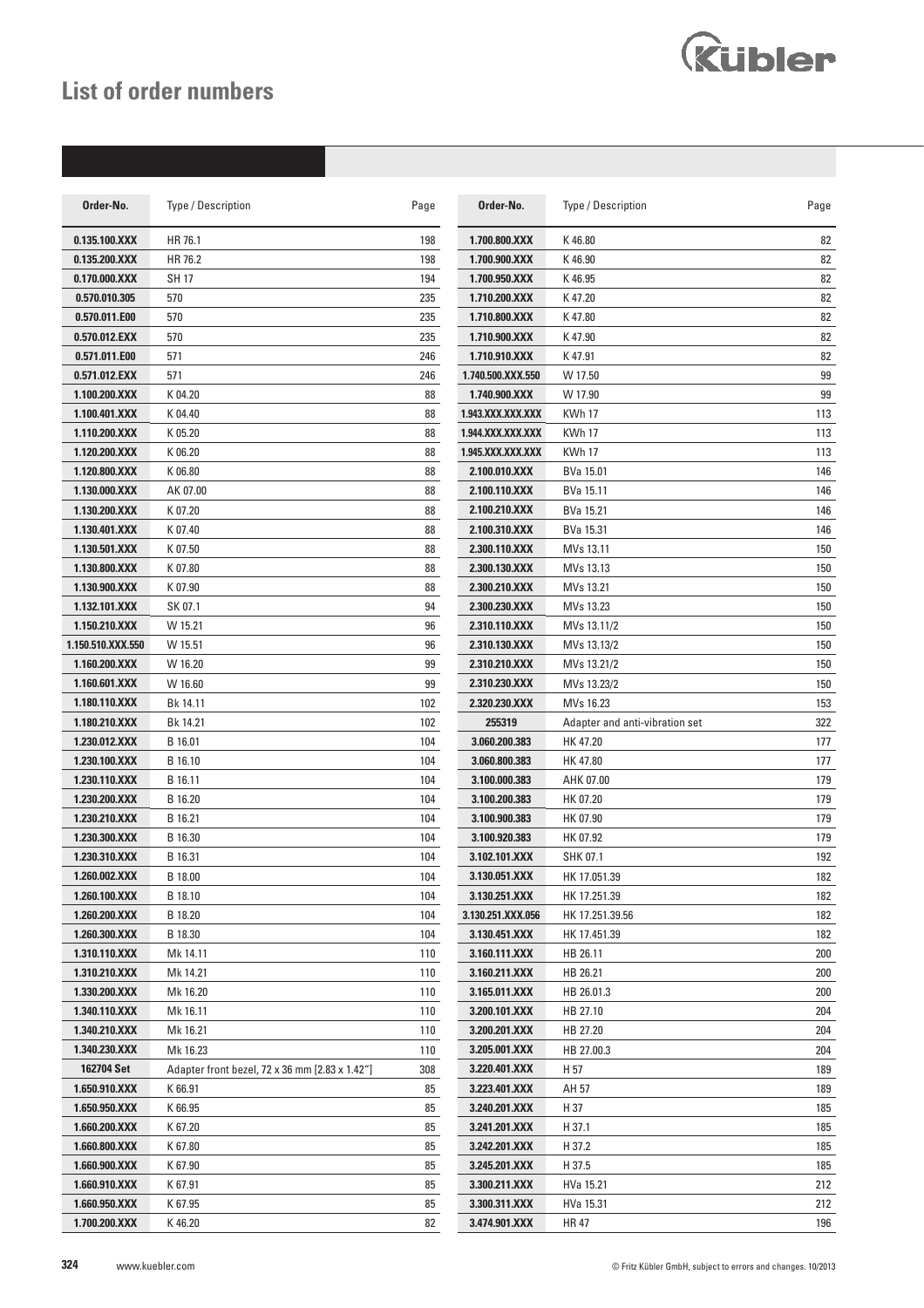## **List of order numbers**



| Order-No.          | Type / Description | Page | Order-No.        | Type / Description                                        | Page |
|--------------------|--------------------|------|------------------|-----------------------------------------------------------|------|
| 3.474.911.XXX      | HR 47              | 196  | 6.544.012.XXX    | Codix 544                                                 | 243  |
| 3.550.401.XXX      | <b>HC 77</b>       | 207  | 6.54P.012.XXX    | Codix 54P                                                 | 257  |
| 3.551.401.XXX      | HC 77.55           | 207  | 6.54U.012.XXX    | Codix 54U                                                 | 254  |
| 3.553.401.XXX      | <b>SHC 77</b>      | 210  | 6.560.010.XXX    | Codix 560                                                 | 138  |
| 3.553.401.XXX.060  | SHC 77.60          | 210  | 6.564.010.XXX    | Codix 564                                                 | 290  |
| 3.563.201.XXX      | <b>HW 66</b>       | 262  | 6.565.010.XXX    | Codix 565                                                 | 270  |
| 3.56M.201.075      | HW 66 M            | 262  | 6.566.010.XXX    | Codix 566                                                 | 296  |
| 3.802.11X          | PMk 14.11          | 115  | 6.572.0116.XXX   | 572                                                       | 143  |
| 3.802.21X          | PMk 14.21          | 115  | 6.572.0118.XXX   | 572                                                       | 143  |
| 3.804.11X          | PMk 16.11          | 115  | 6.573.011.E00    | 573                                                       | 274  |
| 3.804.21X          | PMk 16.21          | 115  | 6.573.012.E90    | 573                                                       | 274  |
| 3.805.10X          | PMk 18.10          | 115  | 6.574.0116.DXX   | 574                                                       | 226  |
| 3.805.20X          | PMk 18.20          | 115  | 6.716.01X.XXX.Ex | Codix 716                                                 | 133  |
| 6.130.012.XXX      | Codix 130          | 48   | 6.717.01X.XXX.Ex | Codix 717                                                 | 133  |
| 6.131.012.XXX      | Codix 131          | 51   | 6.901.010.800    | 901                                                       | 120  |
| 6.132.012.XXX      | Codix 132          | 54   | 6.907.010X.XXX   | Codix 907                                                 | 123  |
| 6.133.012.XXX      | Codix 133          | 232  | 6.908.010X.XXX   | Codix 908                                                 | 123  |
| 6.134.012.XXX      | Codix 134          | 158  | 6.923.01XX.XXX   | Codix 923                                                 | 126  |
| 6.135.012.XXX      | Codix 135          | 161  | 6.924.01XX.XXX   | Codix 924                                                 | 126  |
| 6.136.012.XXX      | Codix 136          | 218  | G003836          | Enclosure blind, 48 x 24 mm [1.89 x 0.94"]                | 320  |
| 6.140.012.300.XXXX | Codix 140          | 57   | G007501          | Front bezel type F1B, beige                               | 317  |
| 6.141.012.300      | Codix 141          | 164  | G007502          | Front bezel type F1B, black                               | 317  |
| 6.142.011.300.XXXX | Codix 142          | 57   | G007503          | Front bezel type F2B, beige                               | 317  |
| 6.143.011.300.XXXX | Codix 143          | 164  | G007504          | Front bezel type F2B, black                               | 317  |
| 6.190.012.XXX      | 190                | 78   | G008040          | Base mount socket                                         | 321  |
| 6.192.012.300      | 192                | 80   | G008121          | Transparent cover type 1 Dv (replacement part)            | 312  |
| 6.194.012.XXX      | 194                | 173  | G008131          | Transparent cover type 1 Dvs (replacement part)           | 312  |
| 6.198.012.300      | 198                | 175  | G008141          | Transparent cover type 2 Dv (replacement part)            | 312  |
| 6.520.012.3XX      | Codix 520          | 60   | G008143          | Transparent cover type 2 Dv, mounted on bezel             | 313  |
| 6.521.01X.3XX      | Codix 521          | 63   | G008151          | Transparent cover type 2 Dvs (replacement part)           | 313  |
| 6.522.011.3XX      | Codix 522          | 220  | G008153          | Transparent cover type 2 Dvs, mounted on bezel            | 313  |
| 6.522.012.3XX      | Codix 522          | 220  | G008300          | Sealing cover type K1, transparent/grey                   | 311  |
| 6.523.011.3XX      | Codix 523          | 167  | G008301          | Sealing cover type K1, transparent /black                 | 311  |
| 6.523.012.3XX      | Codix 523          | 167  | G008302          | Sealing cover type K2, transparent /grey                  | 311  |
| 6.524.011.3XX      | Codix 524          | 240  | G008303          | Sealing cover type K2, transparent/black                  | 311  |
| 6.524.012.3XX      | Codix 524          | 240  | G008310          | Sealing cover type KV3, transparent/grey                  | 311  |
| 6.529.012.300      | Codix 529          | 266  | G008311          | Sealing cover type KV3, transparent /black                | 311  |
| 6.52C.012.3XX      | Codix 52C          | 69   | G008433          | Socket box type 926.1                                     | 316  |
| 6.52P.012.3XX      | Codix 52P          | 251  | G008434          | Socket box type 945.2                                     | 315  |
| 6.52T.012.3XX      | Codix 52T          | 66   | G008439          | Socket box type 946.1                                     | 316  |
| 6.52U.012.3XX      | Codix 52U          | 248  | G300000          | DIN rail mount SR 1                                       | 319  |
| 6.530.012.300      | Codix 530          | 268  | G300001          | DIN rail mount SR 2                                       | 319  |
| 6.531.012.300      | Codix 531          | 284  | G300002          | DIN rail mount SR 3                                       | 319  |
| 6.532.012.300      | Codix 532          | 287  | G300003          | Mounting frame with cut-out 50 x 50 mm [1.97 x 1.97"] 318 |      |
| 6.533.012.300      | Codix 533          | 277  | G300004          | Mounting frame with cut-out 50 x 25 mm [1.97 x 0.98"] 318 |      |
| 6.540.012.XXX      | Codix 540          | 72   | G300005          | Mounting frame with cut-out 92 x 45 mm [3.62 x 1.77"] 318 |      |
| 6.541.01X.XXX      | Codix 541          | 75   | N003001          | Adapter front bezel, 60 x 50 mm [2.36 x 1.97"], black     | 308  |
| 6.542.011.XXX      | Codix 542          | 223  | N003002          | Transparent cover type 1 Dv, mounted on bezel             | 314  |
| 6.542.012.XXX      | Codix 542          | 223  | N510199          | Mounting support                                          | 321  |
| 6.543.011.XXX      | Codix 543          | 170  | N510226          | Adapter front bezel, ø 72 mm [2.83"], black               | 310  |
| 6.543.012.XXX      | Codix 543          | 170  | N511003          | Gasket 60 x 75 mm [2.36 x 2.95"]                          | 323  |
| 6.544.011.XXX      | Codix 544          | 243  | N511004          | Gasket 58 x 58 mm [2.28 x 2.28"]                          | 323  |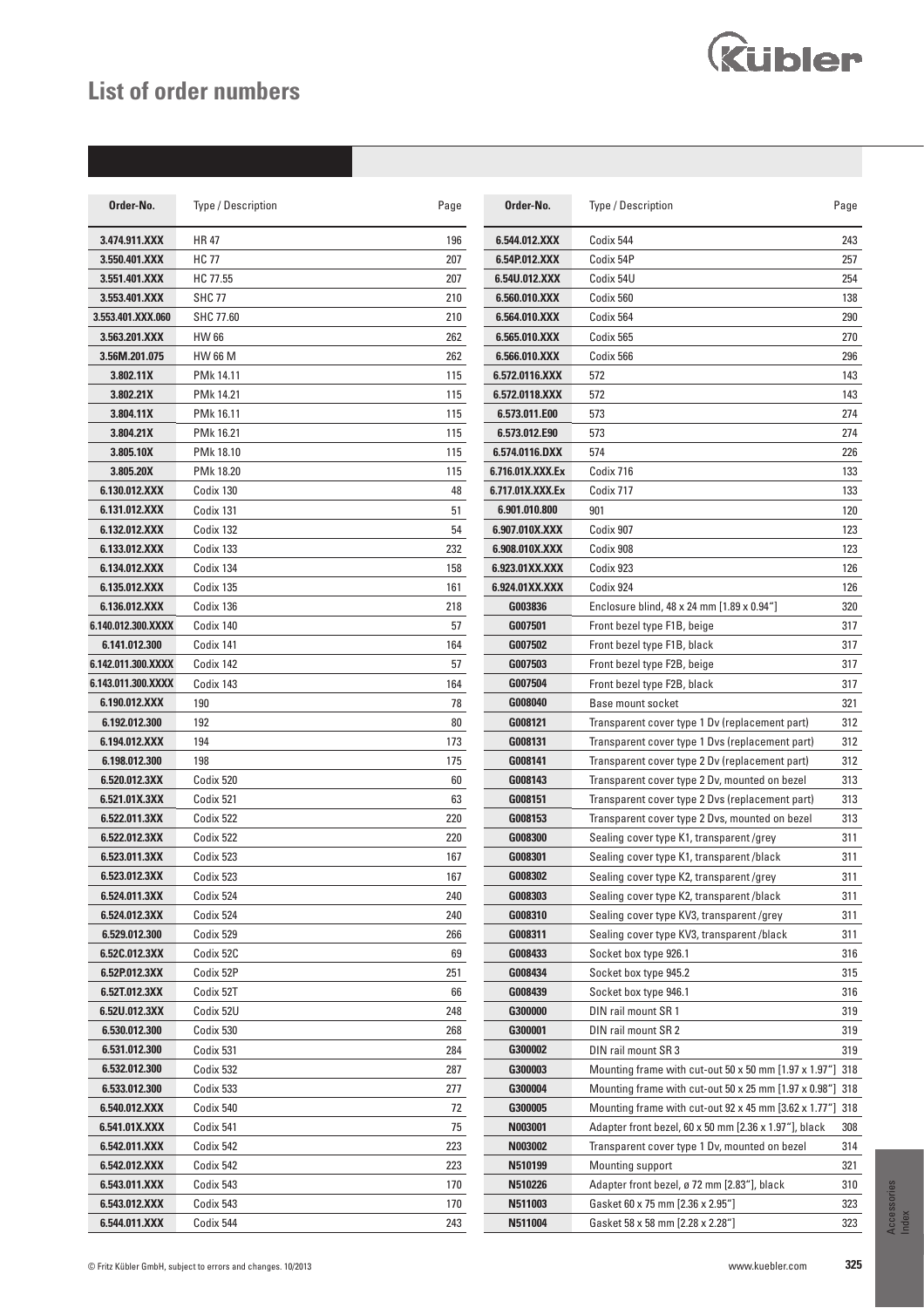## **List of order numbers**



| Order-No.      | Type / Description                                              | Page |
|----------------|-----------------------------------------------------------------|------|
| N511005        | Gasket 60 x 50 mm [2.36 x 1.97"]                                | 323  |
| N511006        | Gasket 58 x 33 58 x 58 mm [2.28 x 1.30"]                        | 323  |
| N511011        | Gasket 39 x 40 mm [1.54 x 1.57"]                                | 323  |
| N511015        | Gasket 53 x 28 mm [2.09 x 1.10"]                                | 323  |
| N511016        | Gasket 72 x 72 mm [2.83 x 2.83"]                                | 323  |
| N511017        | Gasket 55 x 55 mm [2.16 x 2.16"]                                | 323  |
| N511018        | Gasket 48 x 48 mm [1.89 x 1.89"]                                | 323  |
| N511019        | Gasket 60 x 50 mm [2.36 x 1.97"]                                | 323  |
| N511020        | Gasket 60 x 75 mm [2.36 x 2.95"]                                | 323  |
| N511028        | Gasket 48 x 48 mm [1.89 x 1.89"]                                | 323  |
| N511029        | Gasket 48 x 24 mm [1.89 x 0.94"]                                | 323  |
| N511030        | Gasket 55 x 31,5 mm [2.17 x 1.24"]                              | 323  |
| N511031        | Gasket 96 x 49 mm [3.78 x 1.93"]                                | 323  |
| N511033        | Gasket 49 x 49 mm [1.93 x 1.93"]                                | 323  |
| N511034        | Gasket 49 x 25 mm [1.93 x 0.98"]                                | 323  |
| N511040        | Gasket 36 x 24 mm [1.42 x 0.94"]                                | 323  |
| N511043        | Gasket 55 x 26 mm [2.17 x 1.02"]                                | 323  |
| N511150        | Gasket ø 71.1 mm [2.80"]                                        | 323  |
| N511181        | Gasket 96 x 48 mm [3.78 x 1.89"]                                | 323  |
| N511182        | Gasket ø 58 mm [2.28"]                                          | 323  |
| T005753        | Enclosure blind, 53 x 28 mm [2.09 x 1.10"]                      | 320  |
| T008161        | Adapter front bezel, 56 x 40 mm [2.20 x 1.57"], black           | 308  |
| T008164        | Adapter front bezel, 53 x 28 mm [2.09 x 1.10"], grey            | 308  |
| T008165        | Adapter front bezel, 53 x 28 mm [2.09 x 1.10"], black           | 308  |
| <b>T008170</b> | Adapter front bezel, 55 x 55 mm [2.16 x 2.16"], grey            | 309  |
| T008171        | Adapter front bezel, 55 x 55 mm [2.16 x 2.16"], black           | 309  |
| T008176        | Adapter front bezel, 72 x 72 mm [2.83 x 2.83"], grey            | 310  |
| T008177        | Adapter front bezel, 72 x 72 mm [2.83 x 2.83"], black           | 310  |
| <b>T008180</b> | Adapter front bezel, 53 x 28 mm [2.09 x 1.10"], anthracite      | 308  |
| T008181        | Adapter front bezel, 56 x 40 mm [2.20 x 1.57"], anthracite      | 308  |
| T008853        | Adapter front bezel, 55 x 55 mm [2.16 x 2.16"], black           | 309  |
| <b>T008860</b> | Adapter front bezel, 60 x 75 mm [2.36 x 2.95"], black           | 310  |
| T008883        | Adapter front bezel, 48 x 48 mm [1.89 x 1.89"], black           | 309  |
| <b>T009420</b> | Adapter front bezel, 72 x 72 mm [2.83 x 2.83"], mating clip 310 |      |
| T051687        | Terminal cover type KA 37                                       | 321  |